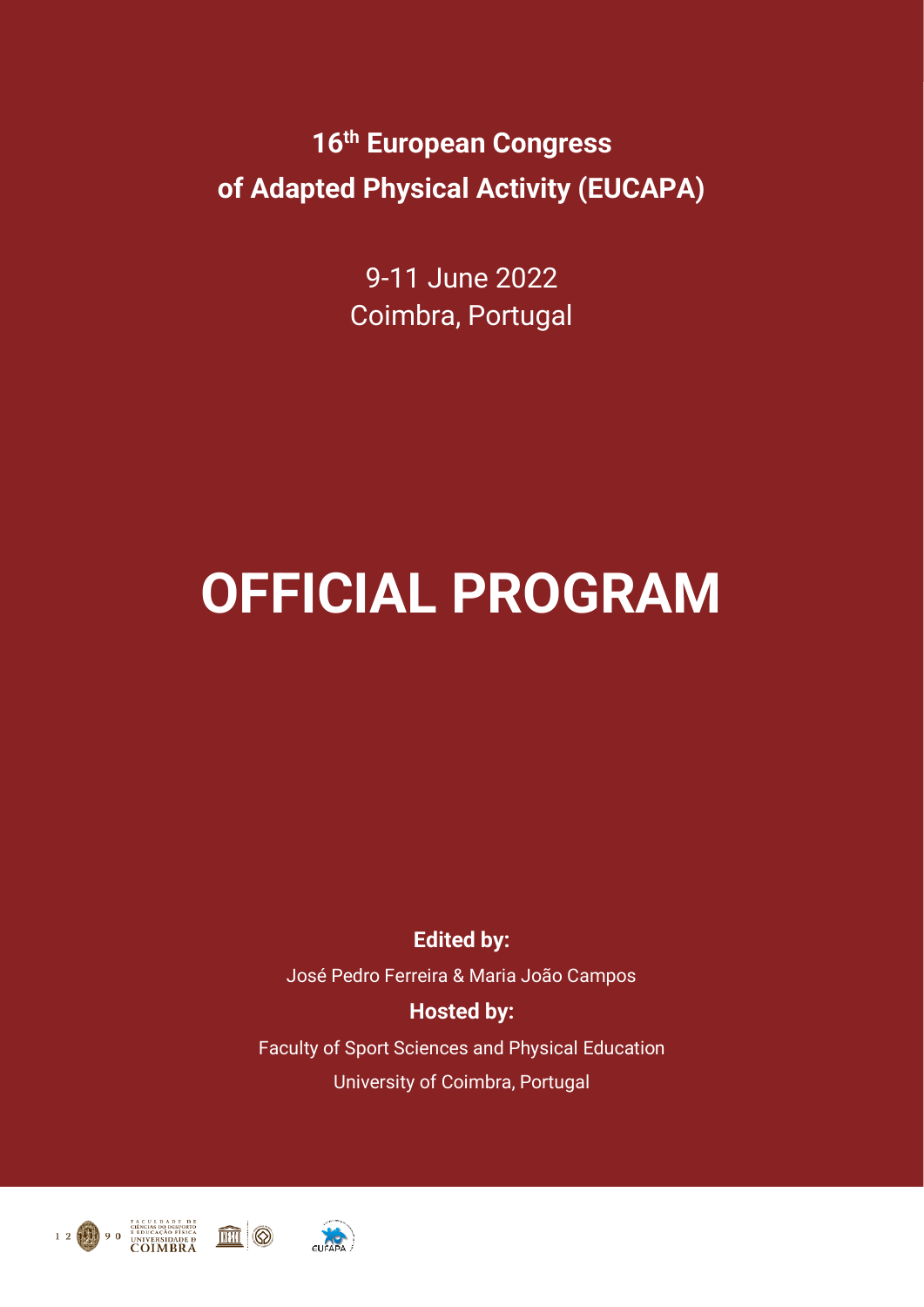#### **European Federation of Adapted Physical Activity (EUFAPA):**

Official program of the 16<sup>th</sup> European Congress of Adapted Physical Activity (EUCAPA 2022) – 9 – 11 of June, Coimbra, Portugal.

**Edited by:** Ferreira, J.P. & Campos, M.J.

**Conception:** Ferreira & Campos

**Cover:** OneSource

**e-Print:** OneSource

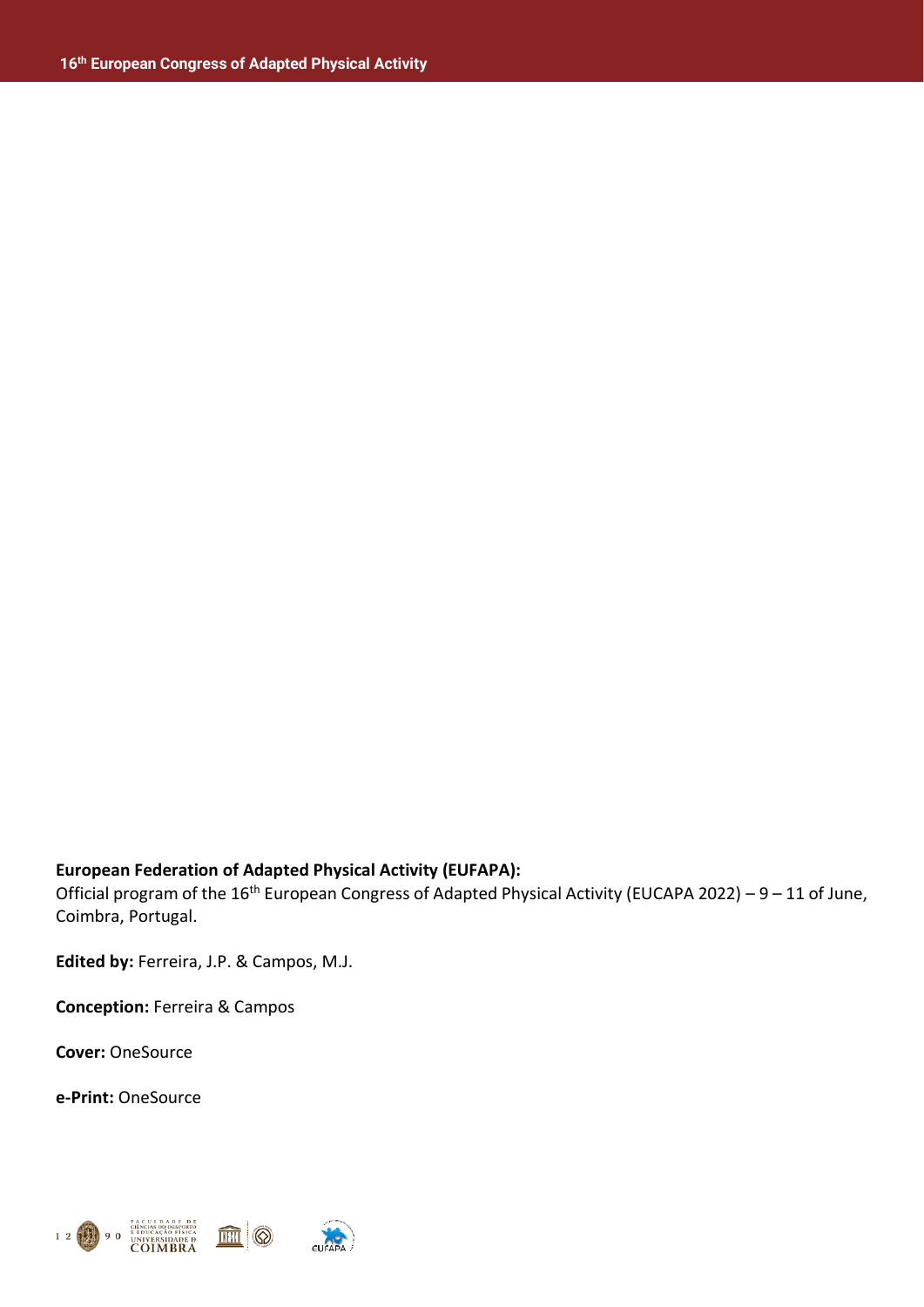### **Editorial**

The European Congress of Adapted Physical Activity (EUCAPA) is a bi-annual scientific conference organized under the shield of the European Federation of Adapted Physical Activity (EUFAPA) aiming to promote, facilitate and coordinate European cooperation in research, professional preparation, provision of services and promotion of Adapted Physical Activity for people with disabilities. The first congress was organized in Brussels, Belgium, by Professor Jean Claude de Potter, the founding father of EUFAPA, in 1986 and since then the event was organized for fifteen times in twelve different European countries. The sixteenth edition of this conference will be hosted in Portugal by the University of Coimbra, founded in 1290 and inscribed on the World Heritage List since 2013, from the 9<sup>th</sup>-11<sup>th</sup> of June 2022.

This scientific and professional event is carried out bi-annually by the European Federation of Adapted Physical Activity (EUFAPA) targeting teachers, educators, coaches, therapists and rehabilitation professionals as well as academics highly interested in the field of Adapted Physical Activity (APA). EUFAPA is committed to show leadership and excellence in the delivery of education and professional collaboration in adapted physical education to the time it offers high quality, legislated service for people with disabilities in a diverse and changing democratic society across Europe. The congress has the main purpose to promote, facilitate and coordinate European cooperation in research, professional preparation, provision of services and promotion of APA for people with disabilities.

During the congress days in Coimbra, participants will be presenting and discussing different APA topics using oral, poster or mini-symposium sessions, as well as workshops, professional presentations or video presentations organized in four different thematic areas: Inclusive Physical Education, Physical Activity and Exercise for Health and Well-being, Social Values in Recreation, Leisure and Rehabilitation and Excellence in Disability Sport. To promote scientific cooperation and research the scientific committee invited three world referenced key note speakers, Martin Block (USA), Brett Smith (UK), Yves Vanlandewijck (BEL) and seven distinguished invited speakers, David Rodrigues (POR), Raúl Reina (ESP), Guilherme Furtado (BRA), Kitrina Douglas (UK), Astrid Nyquist (NOR), Amândio Santos (POR) and Thomas Abel (GER) to share with all participants their expertise and updated research, stimulating discussion and new ideas aiming to generate new advances in the field of Adapted Physical Activity.

This special number of the European Journal of Adapted Physical Activity (EUJAPA), the official scientific journal of EUFAPA, is publishing all abstract for future dissemination and analysis.

Hope you will enjoy your staying in Coimbra as much as we enjoyed to have the opportunity to organize this conference and contribute for the advances in the field of APA.

Sincerely,

José Pedro Ferreira Chair of EUCAPA 2022

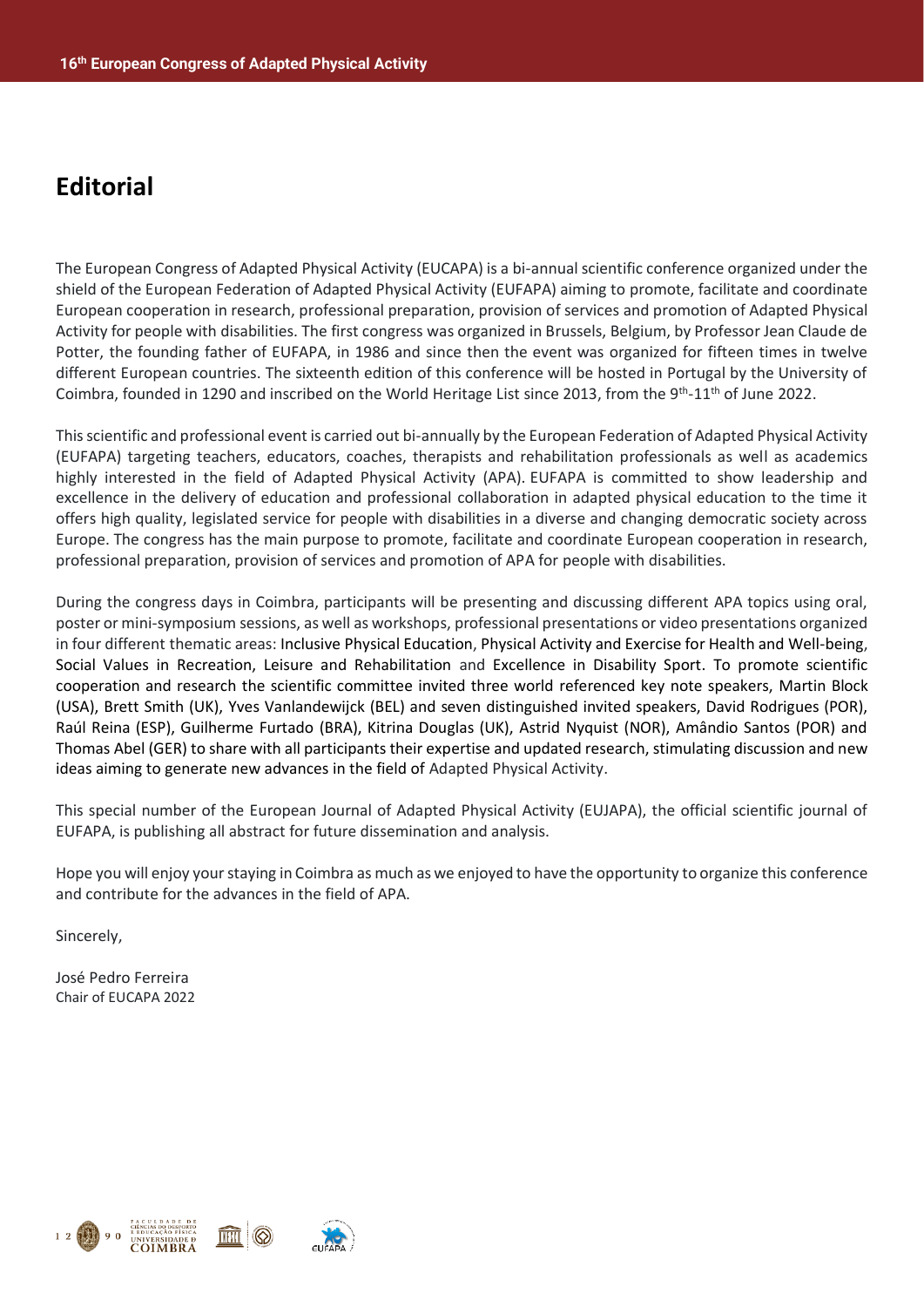### ÍNDICE

| <b>EUCAPA 2022 Official Program</b> | 5  |
|-------------------------------------|----|
| <b>Oral Presentations</b>           | 9  |
| <b>Poster Presentations</b>         | 19 |
| <b>Workshop Presentations</b>       | 27 |
| <b>Video Presentation Sessions</b>  | 29 |
| Mini-Symposiums                     | 31 |
| <b>Round Table</b>                  | 34 |
|                                     |    |

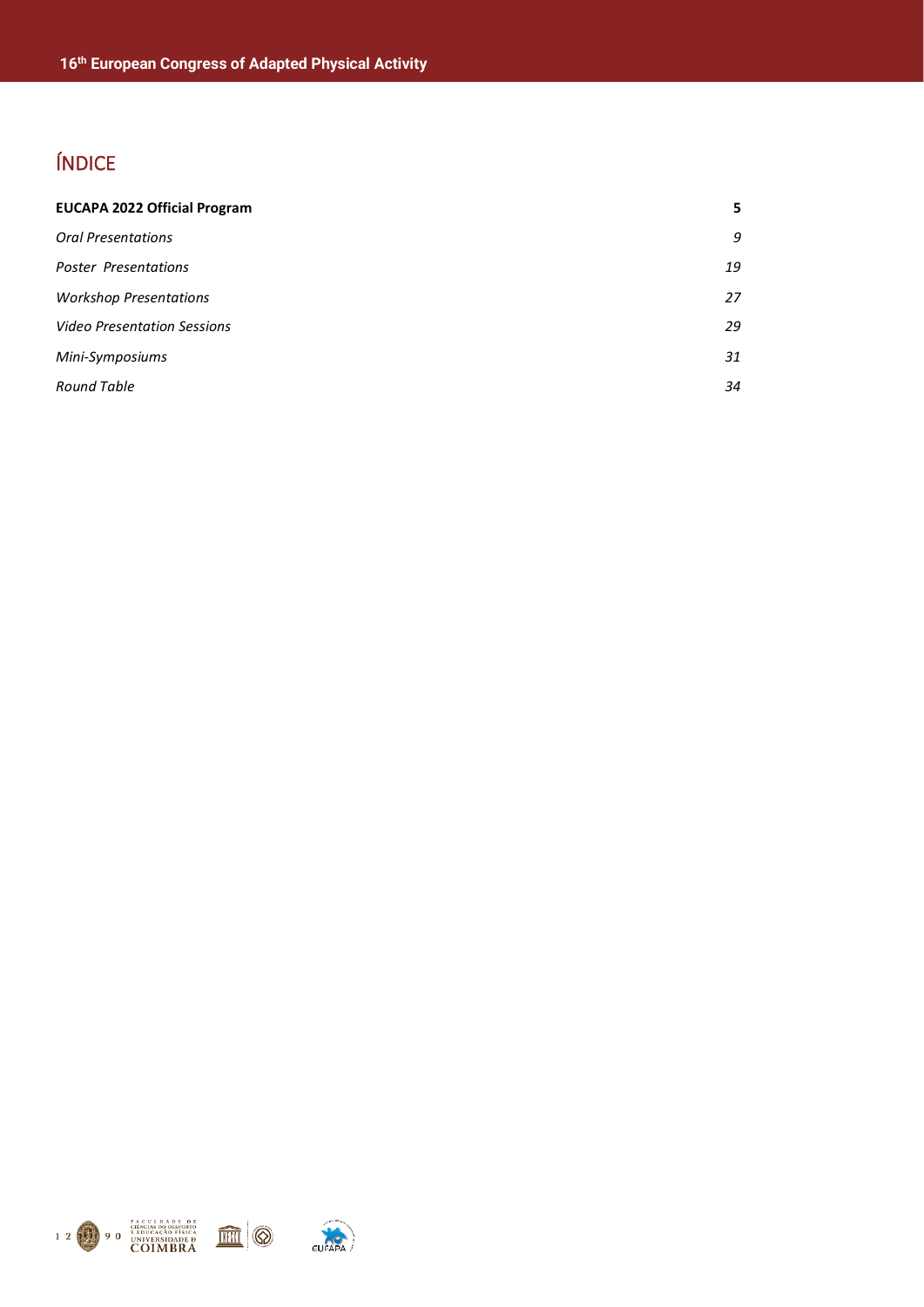# **EUCAPA 2022 Official Program**

**09 to 11 of June, University of Coimbra, Portugal**

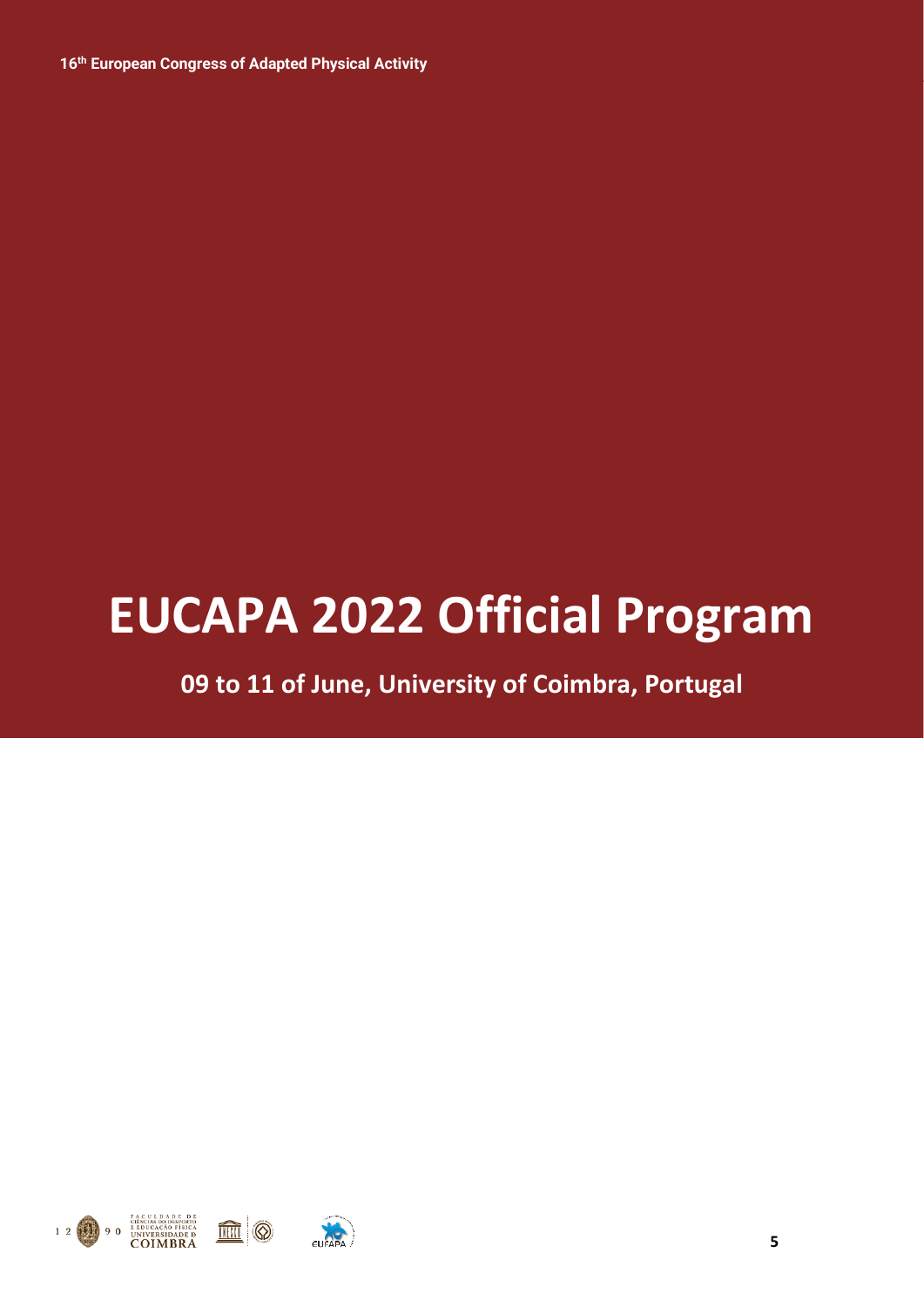| 8.00-9.30                  | Accreditation                                                                                                                                                                          |
|----------------------------|----------------------------------------------------------------------------------------------------------------------------------------------------------------------------------------|
| 9.30-9.50                  | Information about the conference                                                                                                                                                       |
| 10.00-11.00                | <b>Opening Ceremony</b>                                                                                                                                                                |
| 11.00.11.50                | Conference 1 - Moderator: Aija Klavina<br>Martin Block (University of Virginia, USA)<br>Examining Physical Activity for Individuals with Disabilities through a<br>Social Justice Lens |
| 12.00-13.00                | Parallel oral presentations: Inclusive Physical Education                                                                                                                              |
| 13.00-14.00                | Lunch                                                                                                                                                                                  |
| 14.00-15.00                | Parallel oral presentations: Inclusive Physical Education                                                                                                                              |
| 15.00-16.00                | Symposium 1 - Moderator: Maria Campos<br>David Rodrigues (University of Lisbon, POR)                                                                                                   |
|                            | Inclusive Education: everybody is invited to dance                                                                                                                                     |
|                            | Raúl Reina (Miguel Hernández University of Elche, ESP)<br>Can physical educators become influencers for inclusion after a training<br>program for improving their self-efficacy?       |
| 16.00-16.15                | Coffee Break                                                                                                                                                                           |
| 16.15-17.15                | Poster presentations: Inclusive Physical Education                                                                                                                                     |
| 17.30-18.30<br>18.30-19.30 | Workshops<br>Workshops                                                                                                                                                                 |







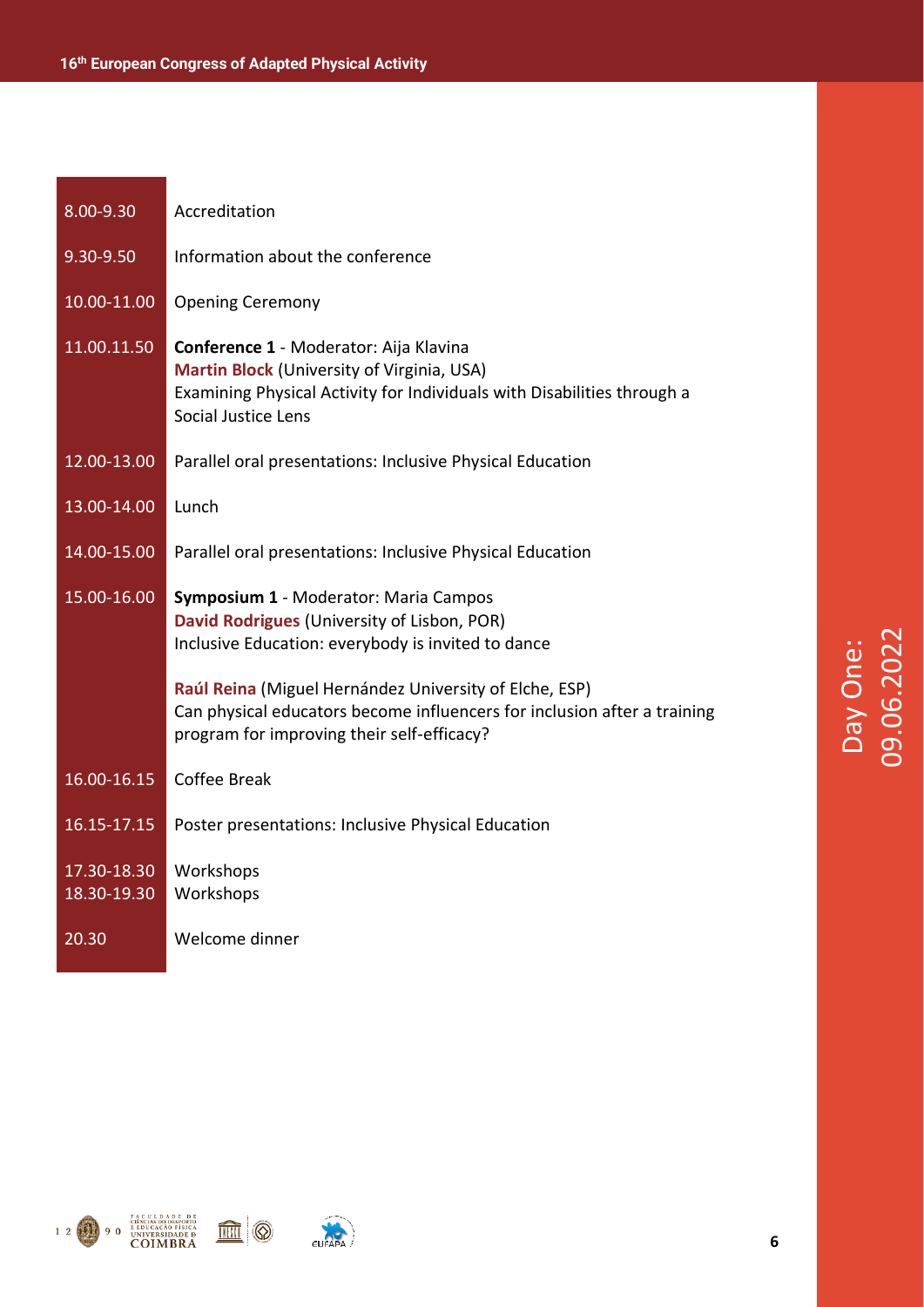| 8.00-8.30   | Sport & Exercise Activities                                                                                                                                                                                                                                     |
|-------------|-----------------------------------------------------------------------------------------------------------------------------------------------------------------------------------------------------------------------------------------------------------------|
| 9.00-9.50   | <b>Conference 1 - Moderator: David Howe</b><br><b>Brett Smith (Durham University, UK)</b><br>A New Evidence-based and Co-produced Programme for Promoting<br>Physical Activity with Disabled People                                                             |
| 10.00-11.00 | Poster presentations: Physical Activity and Exercise for Health and Well-<br>being and Social Values in Recreation, Leisure and Rehabilitation                                                                                                                  |
| 11.00-12.00 | Symposium 2 - Ng Kwok<br>Guilherme Furtado (Instituto Politécnico da Guarda)<br>Regular exercise, physical frailty and mental health: Findings from PRO-<br><b>SMESCHI Research Protocol</b>                                                                    |
|             | Kitrina Douglas (University of West London, UK)<br><b>Beyond Writing</b>                                                                                                                                                                                        |
| 12.00-13.00 | Parallel oral presentations: Physical Activity and Exercise for Health and<br>Well-being                                                                                                                                                                        |
| 13.00-14.00 | Lunch                                                                                                                                                                                                                                                           |
| 14.00-15.00 | Parallel oral presentations: Physical Activity and Exercise for Health and<br>Well-being                                                                                                                                                                        |
| 15.00-15.30 | Symposium 3 - Moderator: Debbie Van Biesen<br>Astrid Nyquist (Beitostølen Healthsports Centre, Beitostølen, NOR)<br>Fitness, fun and friends for children with disabilities through<br>participation in adapted physical activities in a rehabilitation context |
| 15.30-15.45 | Coffee Break                                                                                                                                                                                                                                                    |
| 15.45-16.45 | Mini-Symposiums                                                                                                                                                                                                                                                 |
| 16.45-18.30 | <b>General Assembly</b>                                                                                                                                                                                                                                         |
| 20.00       | Gala Dinner                                                                                                                                                                                                                                                     |





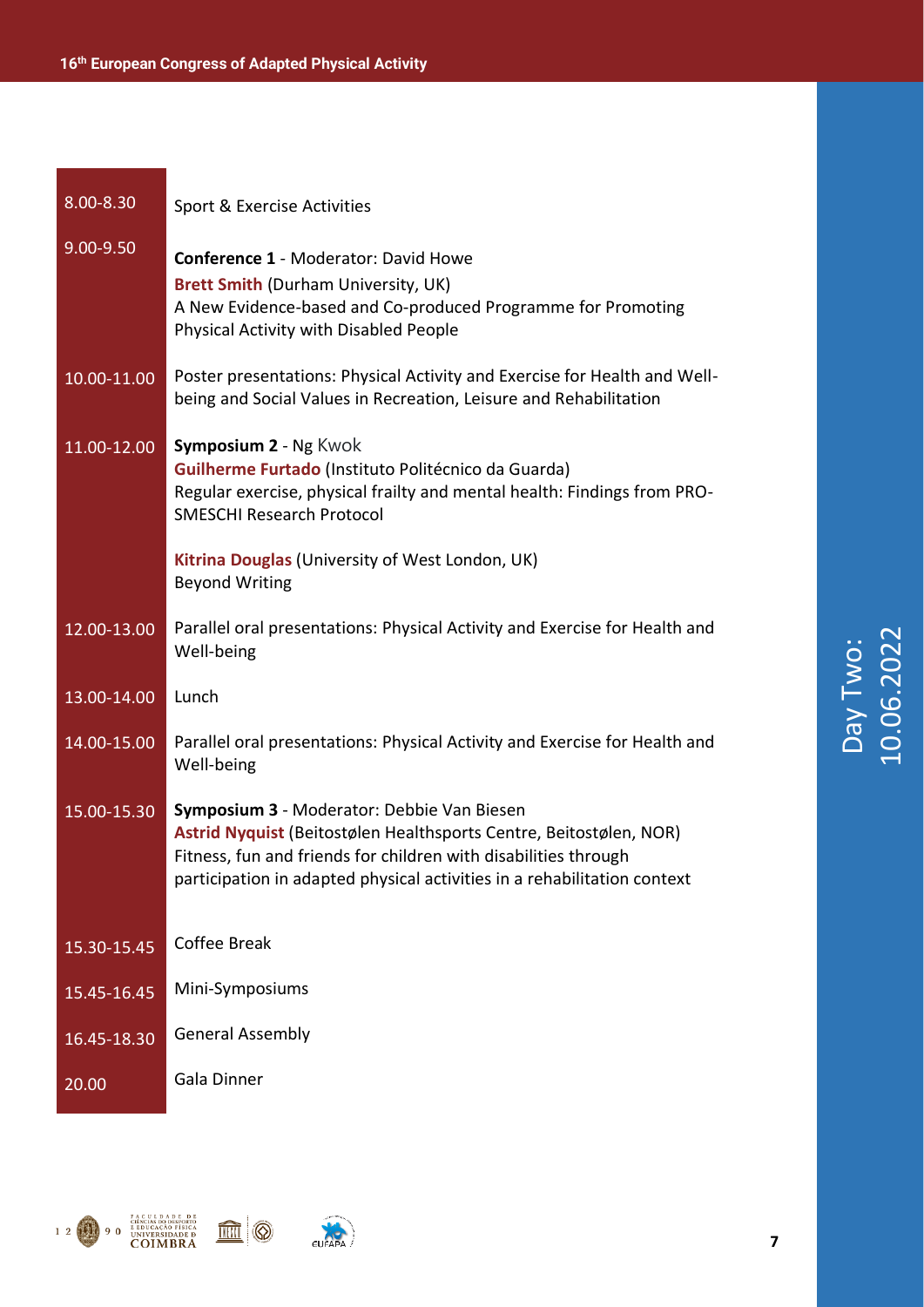| 8.00-8.30h  | Sport & Exercise Activities                                                                                                                                                                                            |
|-------------|------------------------------------------------------------------------------------------------------------------------------------------------------------------------------------------------------------------------|
| 9.00-10.00  | Mini-Symposiums                                                                                                                                                                                                        |
| 10.00-11.00 | Poster presentations: Excellence in Disability Sport                                                                                                                                                                   |
| 11.00-12.00 | Symposium 4 - Moderator: Javier Pérez Tejero<br>Amândio Santos (University of Coimbra, POR)<br>Planning and control of training in Paralympic Athletes                                                                 |
|             | <b>Thomas Abel</b><br>University of Cologne, Germany<br>Handcycling - fascinating sport from rehabilitation to Paralympic medals                                                                                       |
| 12.00-13.00 | Parallel oral presentations: Physical Activity and Exercise for Health and<br>Well-being and Social Values in Recreation, Leisure and Rehabilitation                                                                   |
| 13.00-14.00 | Lunch                                                                                                                                                                                                                  |
| 14.00-15.00 | Parallel oral presentations: Excellence in Disability Sport                                                                                                                                                            |
| 15.00-16.00 | Inclusive Sport Policy Round Table - Moderator: Leonor Moniz Pereira<br>National Institute of Sport and Youth, Portuguese Sport Federation for<br>People with Disabilities; Portuguese Paralympic Committee and EUCAPA |
| 16.00-16.15 | Video presentation                                                                                                                                                                                                     |
| 16.15-16.30 | Coffee Break                                                                                                                                                                                                           |
| 16.30-17.30 | Conference 3 - Moderator: José Pedro Ferreira<br>Yves Vanlandewijck (KU Leuven, BEL; School of Sport and Health<br>Sciences, Stockholm, SWE)<br>Classification in Paralympic Sport $-$ a dynamic construct             |
| 17.30-19.30 | Award and closing ceremony                                                                                                                                                                                             |







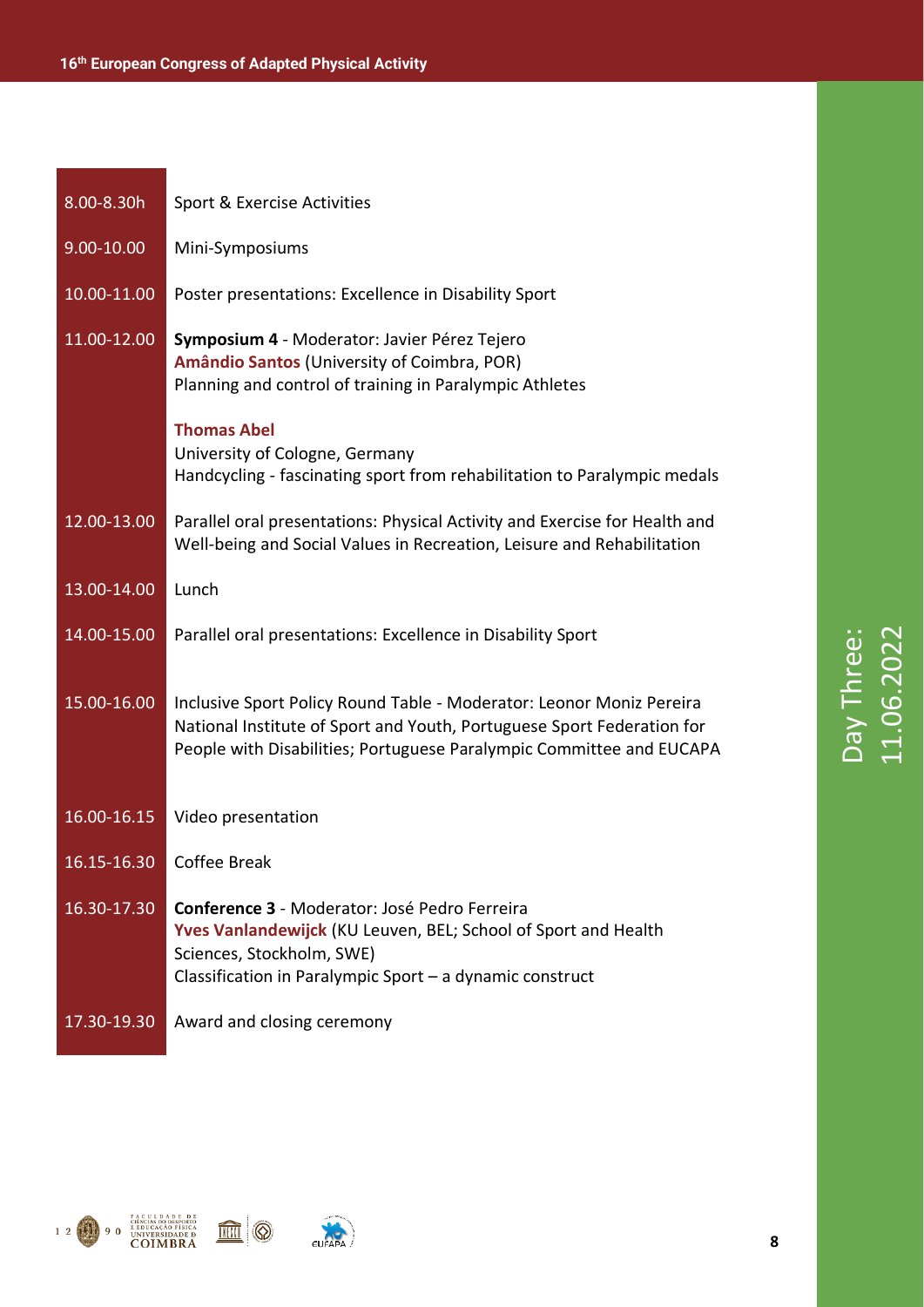### **Oral Presentations**

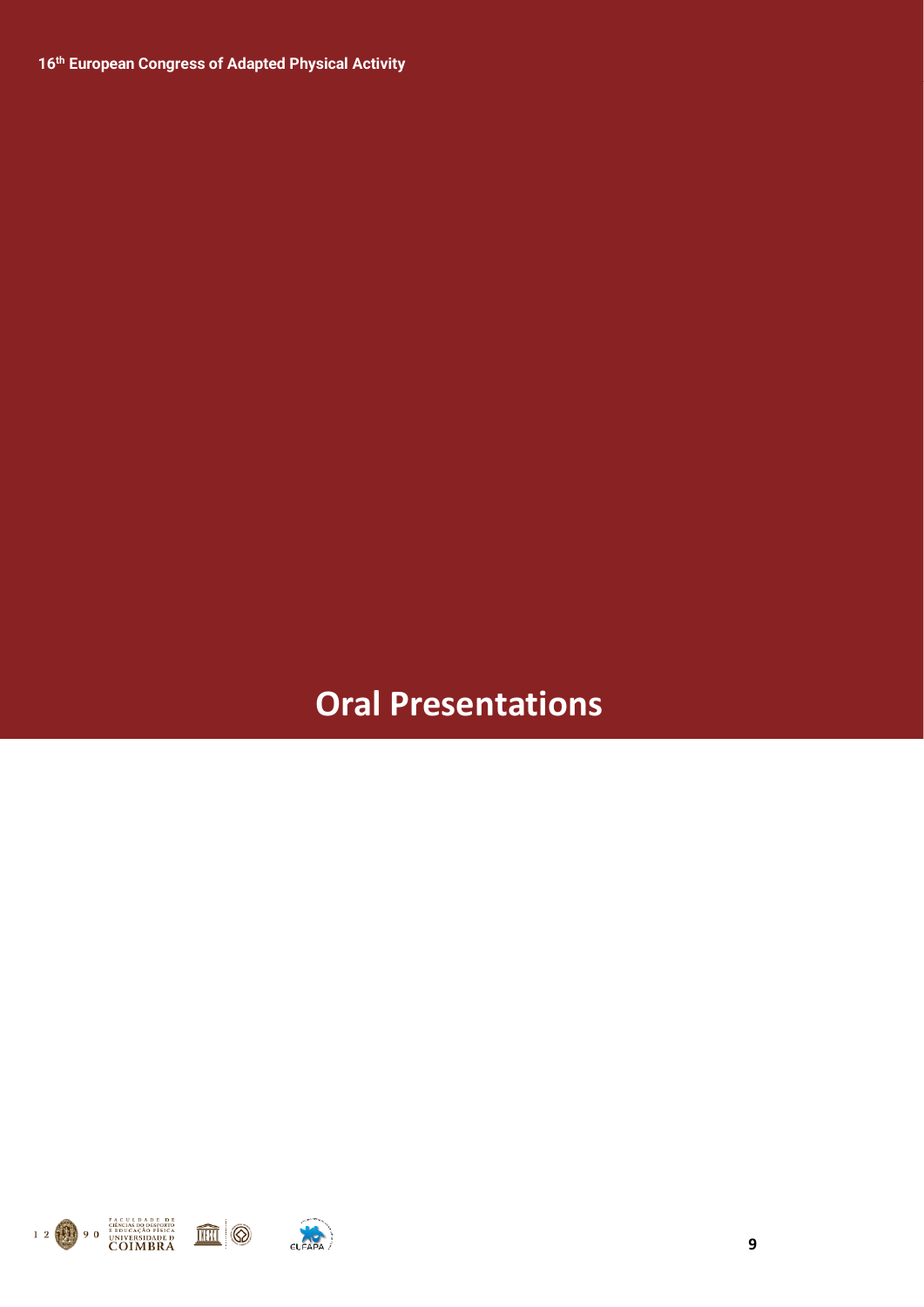#### **MAIN AUDITORIUM**

#### **Session moderator:** Rui Corredeira

| <b>Time</b>  | ID   | <b>Title</b>                                                                                                                                                                               | <b>Authors</b>                                                                 |
|--------------|------|--------------------------------------------------------------------------------------------------------------------------------------------------------------------------------------------|--------------------------------------------------------------------------------|
| 12.00-12.15h | 991  | Is type of disability a key factor for inclusion in<br>the Physical Education classes?                                                                                                     | <b>Manuel Rodriguez-Servian,</b><br>Rocio Alcázar-Jiménez, Ruth<br>Cabeza Ruiz |
| 12.15-12.30h | 1119 | The Sport Empowers Disabled Youth 2 project                                                                                                                                                | <b>Virpi Remahl</b>                                                            |
| 12.30-12.45h | 935  | The meaning of inclusion in sport according to<br>children with disability, parents and sport<br>professionals: A focus group study of the Sport<br><b>Empowers Disabled Youth Project</b> | Afke Kerkstra,<br>Aija Saari, Nuno Pimenta, Vaida<br>Pokvytyte, Vera Dekkers   |
| 12.45-13.00h | 1095 | Evolving reflective competence in the context<br>of diversity among prospective physical<br>education teachers                                                                             | <b>Sebastian Spillner</b>                                                      |

#### **Room P2**

#### **Session moderator:** David Howe

| <b>Time</b>  | ID   | <b>Title</b>                                                                                                                                                                     | <b>Authors</b>                                                                                               |
|--------------|------|----------------------------------------------------------------------------------------------------------------------------------------------------------------------------------|--------------------------------------------------------------------------------------------------------------|
| 12.00-12.15h | 899  | Tears and Fears: A Creative Non-Fiction<br>Account of Autistic Youth Integrated Physical<br><b>Education Experiences</b>                                                         | Anthony Maher,<br><b>Justin Haegele</b>                                                                      |
| 12.15-12.30h | 970  | A qualitative approach to the opinion of in-<br>service Physical Education teachers on the<br>inclusion of students with disabilities: what do<br>we know and what do we need?   | Elena Pérez Calzado,<br>Javier Coterón López, Javier Perez<br>Tejero, Mauro Grassi Roig                      |
| 12.30-12.45h | 1031 | Absent, Incapable, and Normal: Understanding<br>Visually Impaired Students Perspectives toward<br>the Inclusiveness of their Integrated Physical<br><b>Education Experiences</b> | Ally Keene,<br>Justin Haegele, Lindsay Ball,<br>Lindsey Nowland, Xihe Zhu                                    |
| 12.45-13.00h | 1100 | A Proposition for Cultural Praxis in Disability<br>Research: Seeking Socially-Just Agendas for<br><b>Inclusive Physical Activity</b>                                             | Cindy Hall,<br>Emma V. Richardson, Lerverne<br>Barber, Shigeharu Akimoto,<br>Shinichi Nagata, Yukinori Sawae |



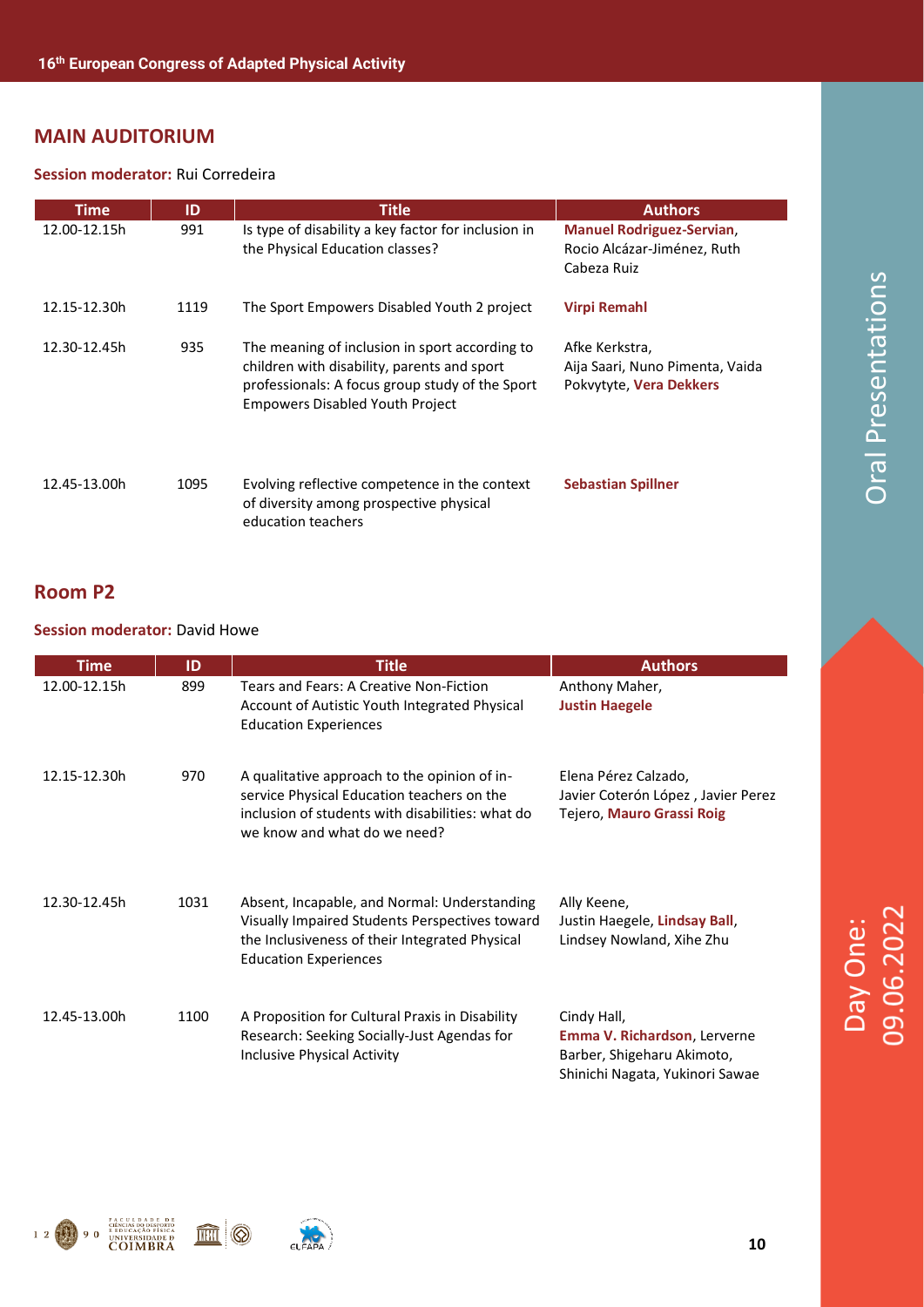#### **Session moderator:** António Rosado

| <b>Time</b>  | ID  | <b>Title</b>                                                                                                                                               | <b>Authors</b>                                                        |
|--------------|-----|------------------------------------------------------------------------------------------------------------------------------------------------------------|-----------------------------------------------------------------------|
| 12.00-12.15h | 916 | Validity and Reliability of Arabic Physical<br><b>Education Teachers Self-Efficacy Instrument</b><br>Toward Including Students with Autism                 | Majed M. Alhumaid,<br>Tânia Cristina Lima Bastos                      |
| 14.15-14.30h | 968 | Inclusion of students with disabilities in physical<br>education classes: Perception of Physical<br><b>Education teachers</b>                              | Carla Lourenço                                                        |
| 12.30-12.45h | 976 | Online training in inclusive physical education:<br>Differential impacts on self-efficacy and<br>attitudes of undergraduate physical education<br>students | Aviva Goral,<br>Hila Beck, Noa Choresh,<br>Yeshayahu "Shayke" Hutzler |
| 12.45-13.00h | 965 | Physical Education Teachers in Special Schools.<br>A Study Case in Spain.                                                                                  | Jorge Abellan,<br>Nieves Maria Saez-Gallego                           |

#### **LUNCH BREAK**

#### **Main Auditorium**

#### **Session moderator:** Leonor Moniz Pereira

| Time         | ID   | <b>Title</b>                                                                                                                                          | <b>Authors</b>                                                        |
|--------------|------|-------------------------------------------------------------------------------------------------------------------------------------------------------|-----------------------------------------------------------------------|
| 14.00-14.15h | 1009 | Sport Participation for People with<br>Disabilities: Exploring the Potential of<br>Reverse Integration and Inclusion through<br>Wheelchair Basketball | <b>Becky Oldroyd</b>                                                  |
| 14.15-14.30h | 1118 | Development of Social competence in<br>Physical Education: A proposal from Sport<br>Education and Service-Learning using sitting<br>volleyball        | Jorge Abellan,<br><b>Yessica Segovia</b>                              |
| 14.30-14.45h | 959  | From Learning to Leading: Experiences of<br>Inclusive Practitioners from University to<br><b>Applied Practice</b>                                     | Emma V. Richardson                                                    |
| 14.15-14.30h | 1057 | Artistic gymnastics for people with<br>intellectual disability in Spain: a stakeholder's<br>inclusive perspective                                     | Ana Maria Bofill-Rodenas<br>Cristina Villalón, Javier Perez<br>Tejero |



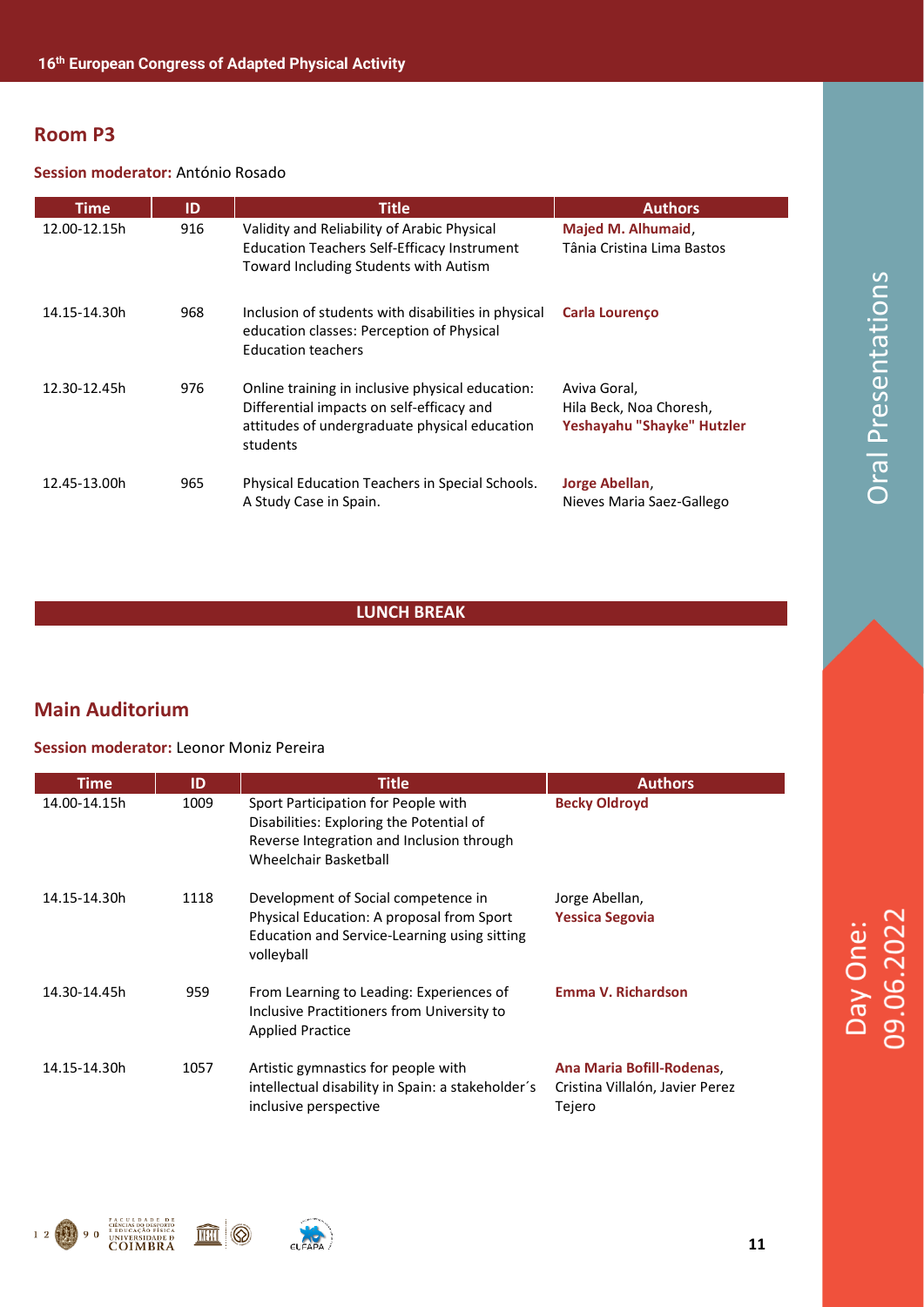#### **Session moderator:** Carla Silva

| Time         | ID   | <b>Title</b>                                                                                                                 | <b>Authors</b>                                                                       |
|--------------|------|------------------------------------------------------------------------------------------------------------------------------|--------------------------------------------------------------------------------------|
| 14.00-14.15h | 1025 | The Usage of Mosston's Spectrum Styles of<br>Teaching for Students with Autism                                               | <b>Brandon McIntire</b>                                                              |
| 14.15-14.30h | 1108 | Effect of a workshop on teacher's specialized<br>content knowledge (SCK) for teaching dance<br>to children with disabilities | Elisabeth Cans,<br>Elke Emmers, Mieke Ketelslegers,<br>Peter Iserbyt, Zachary Ergish |
| 14.30-14.45h | 984  | Youth Sport Coaches Understanding of<br>Athletes with Hidden Disabilities                                                    | Leilani Madrigal,<br><b>Robbi Beyer, Tiffanye Vargas</b>                             |
| 14.45-15.00h | 1013 | Retrospective examination of the physical<br>education experiences of disabled trans<br>adults                               | Justin Haegele,<br><b>Steven Kelly Holland</b>                                       |

#### **Room P3**

#### **Session moderator:** José Marmeleira

| Time         | ID   | Title                                                                                                                                                                                                | <b>Authors</b>                                                                                                                                                                                                                                                       |
|--------------|------|------------------------------------------------------------------------------------------------------------------------------------------------------------------------------------------------------|----------------------------------------------------------------------------------------------------------------------------------------------------------------------------------------------------------------------------------------------------------------------|
| 14.00-14.15h | 993  | The SAMU DIS-FIT Battery: Design and<br>Results                                                                                                                                                      | <b>Manuel Rodriguez-Servian,</b><br>Ruth Cabeza-Ruiz                                                                                                                                                                                                                 |
| 14.15-14.30h | 1094 | Interrelationship Among Muscle Fitness in<br>Childhood and Bone Mineral Density in<br>Adulthood: mediation analysis of muscle<br>fitness in adulthood                                                | Catiana L. P. Romanzinim,<br>Cynthia C. L. Barbosa, Diogo V.<br>Martinho, Enio R. V. Ronque,<br>Gabriela Blasquez-Shigaki, Júlio C.<br>Costa, Luís P Ribeiro, Manuel João<br>Cerdeira Coelho e Silva, Mariana B.<br>Baptista, Rómulo A. Fernandes,<br>Tomas Oliveira |
| 14.30-14.45h | 1116 | P-value or $\hat{I}$ ± level? How misunderstanding<br>of two different concepts (Fisher's<br>Significance testing vs. Neyman-Pearson's<br>Hypothesis testing) destroy the science not<br>only in APA | <b>Ladislav Baloun</b>                                                                                                                                                                                                                                               |
| 14.45-15.00h | 989  | Educasign                                                                                                                                                                                            | Manuel Rodriguez-Servian,<br>Rocio Alcázar Jiménez, Ruth Cabez-<br><b>Ruiz</b>                                                                                                                                                                                       |





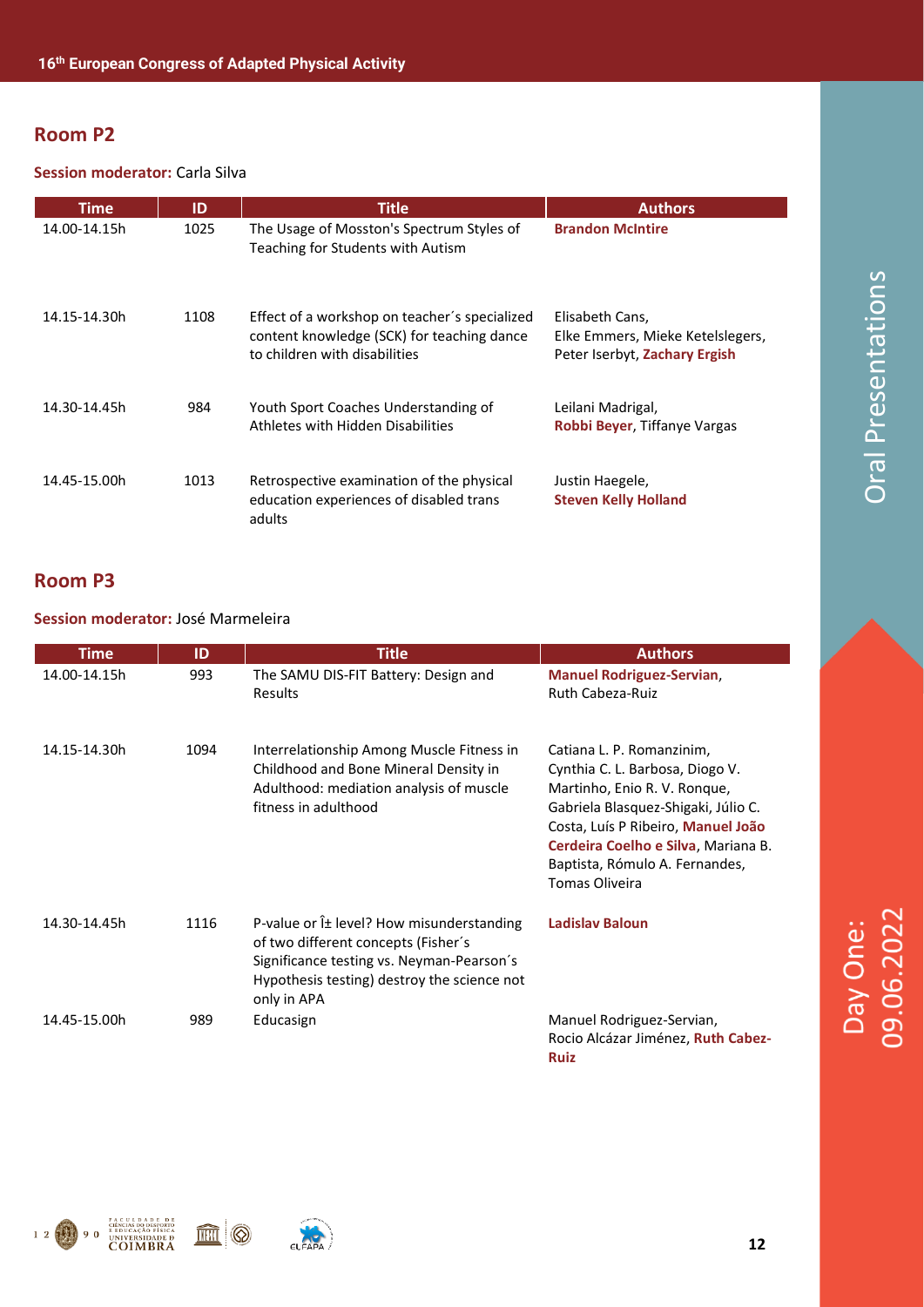#### **Session moderator:** Kwok Ng

| <b>Time</b>  | ID   | <b>Title</b>                                                                                                                                                                                         | <b>Authors</b>                                                                                                                                                                     |
|--------------|------|------------------------------------------------------------------------------------------------------------------------------------------------------------------------------------------------------|------------------------------------------------------------------------------------------------------------------------------------------------------------------------------------|
| 12.00-12.15h | 1109 | The impact of a 10-month physical activity<br>program on physical fitness of persons with<br>schizophrenia                                                                                           | Paulo Jorge dos Santos Lourenço                                                                                                                                                    |
| 12.15-12.30h | 954  | Development of a survey measuring parental<br>physical activity support in parents of children<br>with disabilities                                                                                  | Byungmo Ku,<br>Joonkoo Yun, Sean Healy                                                                                                                                             |
| 12.30-12.45h | 934  | Physical activity intention and attendance<br>behaviour in Finnish youth with cerebral palsy-<br>results from a physical activity intervention: An<br>application of the Theory of Planned Behaviour | Alfredo Ruiz-Egea,<br>Kaisa Kaseva, Kwok Ng, Pauli<br>Rintala, Taija Finni                                                                                                         |
| 12.45-13.00h | 1028 | Movement behaviours are associated with<br>metabolic health markers in working adults: a<br>cross-sectional analysis                                                                                 | Ana Maria Teixeira,<br>Bruna Silva,<br>Dineia Lucas,<br>Fernanda M. Silva,<br>João P. Afonso,<br>José Pedro Ferreira, Pedro Duarte-<br>Mendes,<br>Samuel Bento,<br>Telma Fevereiro |

#### **Room P2**

#### **Session moderator:** Aija Klavina

| <b>Time</b>  | ID   | <b>Title</b>                                                                                                                                                    | <b>Authors</b>                                                                                                                                           |
|--------------|------|-----------------------------------------------------------------------------------------------------------------------------------------------------------------|----------------------------------------------------------------------------------------------------------------------------------------------------------|
| 12.00-12.15h | 964  | Fit Families: A Physical Activity Program for<br>Parents of Children with Autism Spectrum<br><b>Disorders</b>                                                   | Ashlyn Barry,<br>Benazir Meera, Gayatri Swarup,<br>Jennifer Asmus, Laura Prieto, Luis<br>Columna                                                         |
| 12.15-12.30h | 1036 | Physical Activity Levels and Metabolic Profile in<br>Children with Autism Spectrum Disorders: A<br><b>Cross-sectional Analysis</b>                              | José Pedro Ferreira,<br>Fernanda M. Silva, Aristides<br>Machado Rodrigues, Humberto<br>Moreira de Carvalho, Joana M.<br>Gaspar, Chrystiane V. A. Toscano |
| 12.30-12.45h | 1023 | Web-based programs to increase physical<br>activity participation among people with<br>intellectual disability and/or autism: a systematic<br>literature review | Anjum,<br>Debbie van viesen, Sean Healy                                                                                                                  |
| 12.45-13.00h | 1111 | Effects of multicomponent exercise training<br>program on Body composition and lower limb<br>strength in individuals with intellectual disability               | Andreia Pizarro,<br>Guillermo Oviedo, <b>Inês Filipa Bastos</b><br>Pereira Pinto Mota, Myriam Balic                                                      |





Oral Presentations

Oral Presentations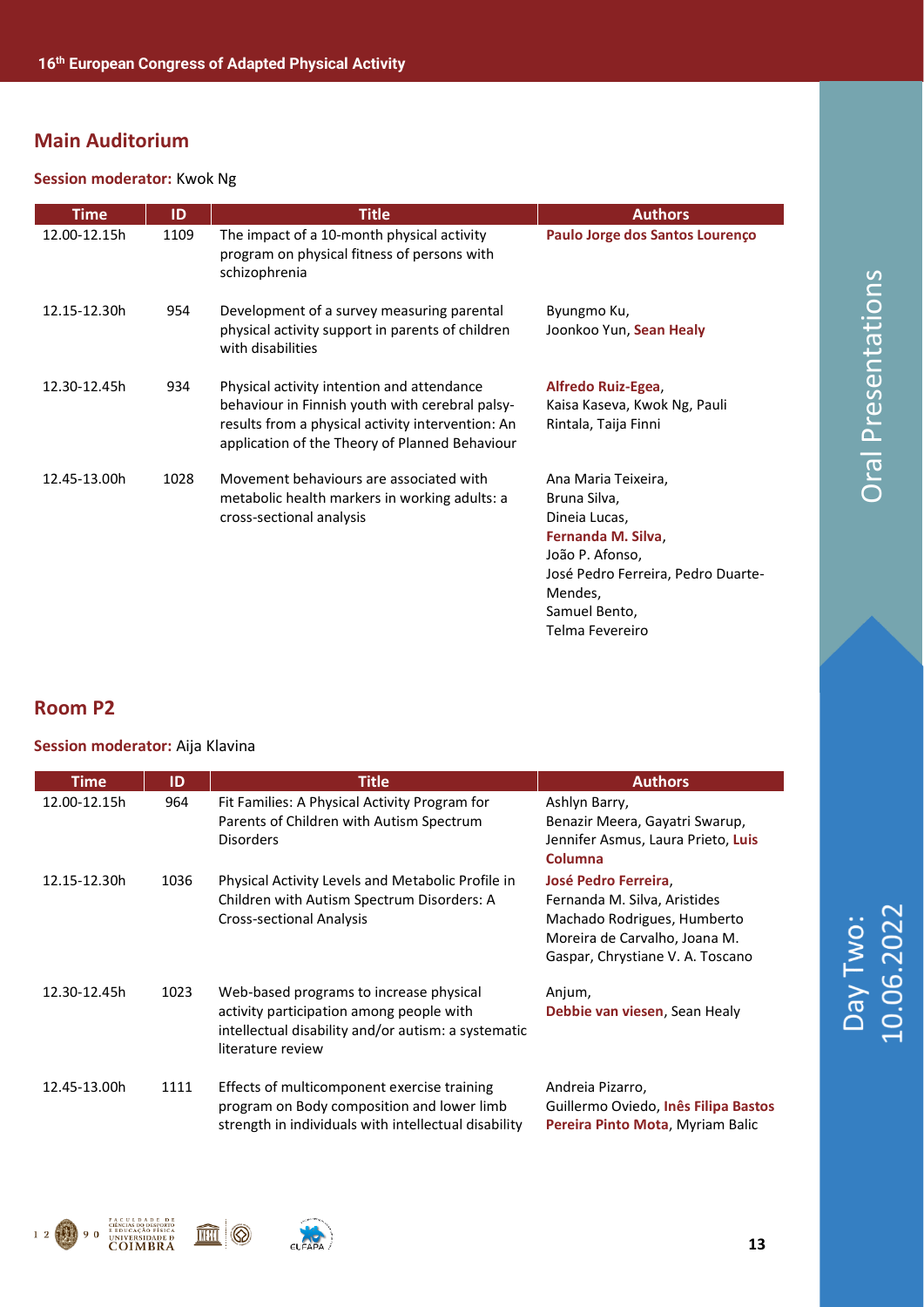#### **Session moderator:** Paulo Nobre

| Time         | ID   | <b>Title</b>                                                                                                             | <b>Authors</b>                                                                                                        |
|--------------|------|--------------------------------------------------------------------------------------------------------------------------|-----------------------------------------------------------------------------------------------------------------------|
| 12.00-12.15h | 1032 | Physical activity of elderly during Covid-19<br>pandemic and experience with online exercise<br>lessons                  | Jitka Varekova,<br><b>Klara Dadova</b>                                                                                |
| 12.15-12.30h | 1075 | Understanding the impact of online training<br>during the lockdown due to covid-19 among<br>athletes with disabilities   | Barbara Vasconcelos,<br>Catarina Teixeira, Joana Daniela<br>Bastos Teixeira, Raquel Teixeira,<br>Rui Martins da Silva |
| 12.30-12.45h | 988  | Relationship between physical fitness and<br>cognition in males with intellectual disability                             | <b>Manuel Rodriguez-Servian,</b><br>Pedro T. Gómez-Píriz, Ruth Cabeza-<br>Ruiz                                        |
| 12.45-13.00h | 1145 | Physical parameters associated to the ability to<br>exercise in women with achondroplasia. A case<br>control pilot study | <b>Inês Alves</b><br>Maria António Castro, Sofia<br>Tavares, Orlando Fernandes                                        |

#### **LUNCH BREAK**

#### **Main Auditorium**

#### **Session moderator:** Carla Silva

**FACULDADE DE**<br>CIÈNCIAS DO DESPORTO<br>I EDUCAÇÃO FÍSICA<br>UNIVERSIDADE D

 $12$   $0$  90

| <b>Time</b>  | ID   | <b>Title</b>                                                                                                                                   | <b>Authors</b>                                                                                          |
|--------------|------|------------------------------------------------------------------------------------------------------------------------------------------------|---------------------------------------------------------------------------------------------------------|
| 14.00-14.15h | 1143 | "Give me a chance to try and find my way!"<br>Adults with achondroplasia and their<br>experience with physical activity                        | <b>Anne-Mette Bredahl, Ellen Berg</b>                                                                   |
| 14.15-14.30h | 1024 | The Calgary Adapted Hub: Set apart by<br>evidence-informed adapted and inclusive<br>programming                                                | Carolyn A. Emery,<br>Catherine Tremblay, David Legg,<br>Elysa Sandron, Karen Dommett,<br>Leticia Janzen |
| 14.30-14.45h | 943  | Learning from research on disability, physical<br>activity, and social work in the UK                                                          | Brett Smith,<br>Jake Netherway,<br><b>Javier Monforte</b>                                               |
| 14.45-15.00h | 1014 | Reflections on the use of the Knowledge Café<br>approach: lessons from research on disability,<br>physical activity, and social work in the UK | Brett Smith,<br>Jake Netherway, Javier Monforte                                                         |



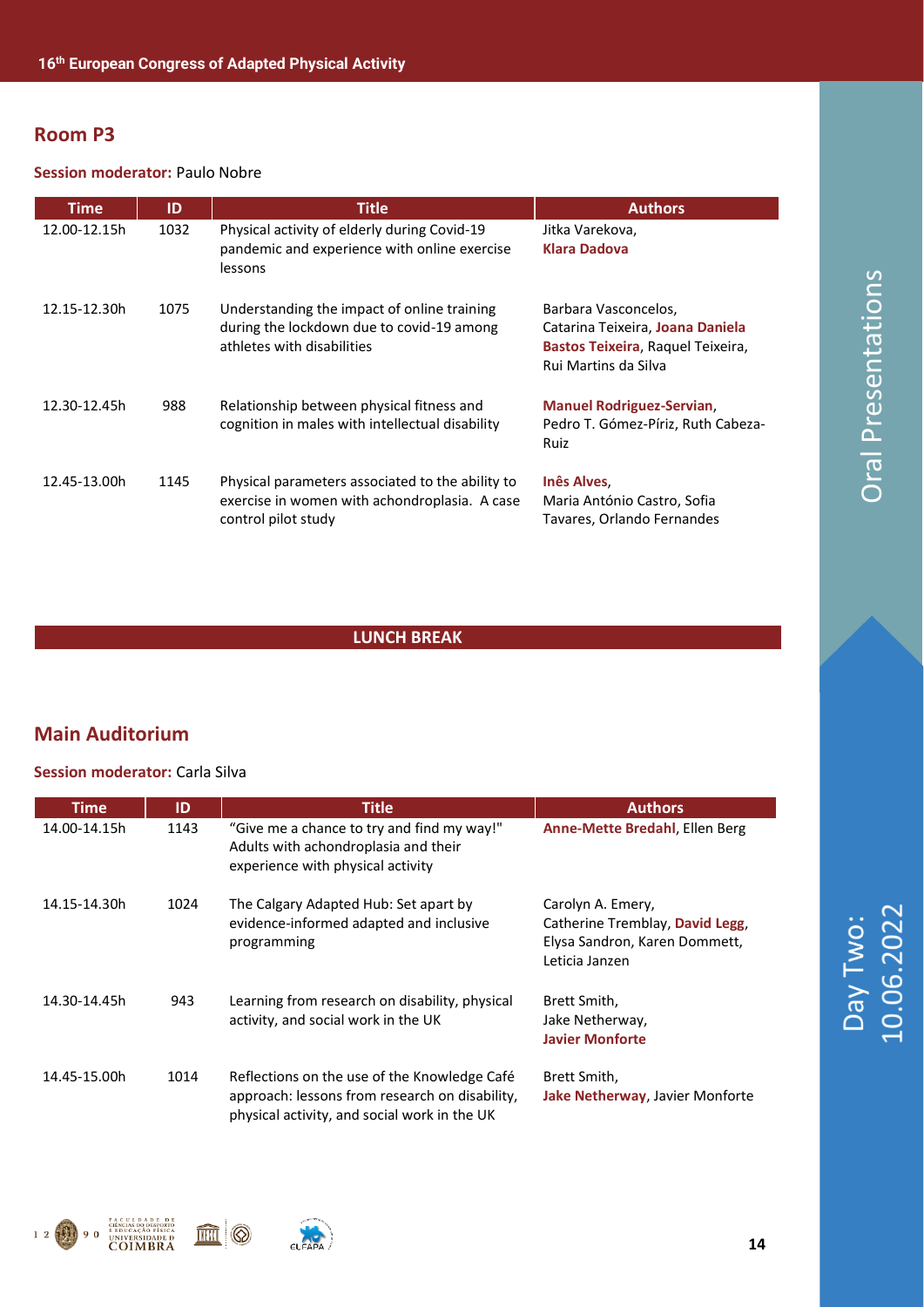#### **Session moderator:** José Marmeleira

| <b>Time</b>  | ID   | <b>Title</b>                                                                                              | <b>Authors</b>                                                                                                        |
|--------------|------|-----------------------------------------------------------------------------------------------------------|-----------------------------------------------------------------------------------------------------------------------|
| 14.00-14.15h | 999  | Effects of aquatic therapy on function<br>and enjoyment in children with<br>cerebral palsy: a pilot study | Anna Ogonowska-Slodownik,<br>Javier Gaeita-Rodriguez, Katarzyna<br>Skomorowska, Natalia Morgulec-<br><b>Adamowicz</b> |
| 14.15-14.30h | 1026 | Open Doors project facilitates<br>disability inclusion in mainstream<br>sports clubs                      | Nina Peltonen, Aija Saari                                                                                             |
| 14.30-14.45h | 955  | Participatory action research for the<br>development of an active school                                  | <b>Christiane Reuter</b>                                                                                              |
| 14.45-15.00h | 1041 | Service Design in Promoting Adaptive<br><b>Activities in Services Providing</b><br>Everyday Support       | Katariina Jauhiainen                                                                                                  |

#### **Room P3**

#### **Session moderator:** Leonor Moniz Pereira

| <b>Time</b>  | ID   | <b>Title</b>                                                                                                                                            | <b>Authors</b>                                            |
|--------------|------|---------------------------------------------------------------------------------------------------------------------------------------------------------|-----------------------------------------------------------|
| 14.00-14.15h | 1043 | Inclusive approaches and athlete's<br>involvement in Austrian tennis                                                                                    | <b>Christoph Kreinbucher-Bekerle</b>                      |
| 14.15-14.30h | 952  | Trends in motor skill proficiency levels<br>among children with intellectual<br>disabilities aged 4-12 years - A<br>Systematic Review and Meta-analysis | Johann Issartel,<br>Mika Manninen, <b>Hayley Kavanagh</b> |
| 14.30-14.45h | 948  | The regional approach to sport for<br>people with a disability in the<br><b>Netherlands</b>                                                             | Caroline van Lindert,<br>Kirsten Gutter, Maxine de Jonge  |
| 14.45-15.00h | 1141 | Perception about the practice of<br>physical exercise in four cases of young<br>people with cancer.                                                     | Carlota Napierala,<br><b>Paulo Nobre</b>                  |





Day Two:<br>10.06.2022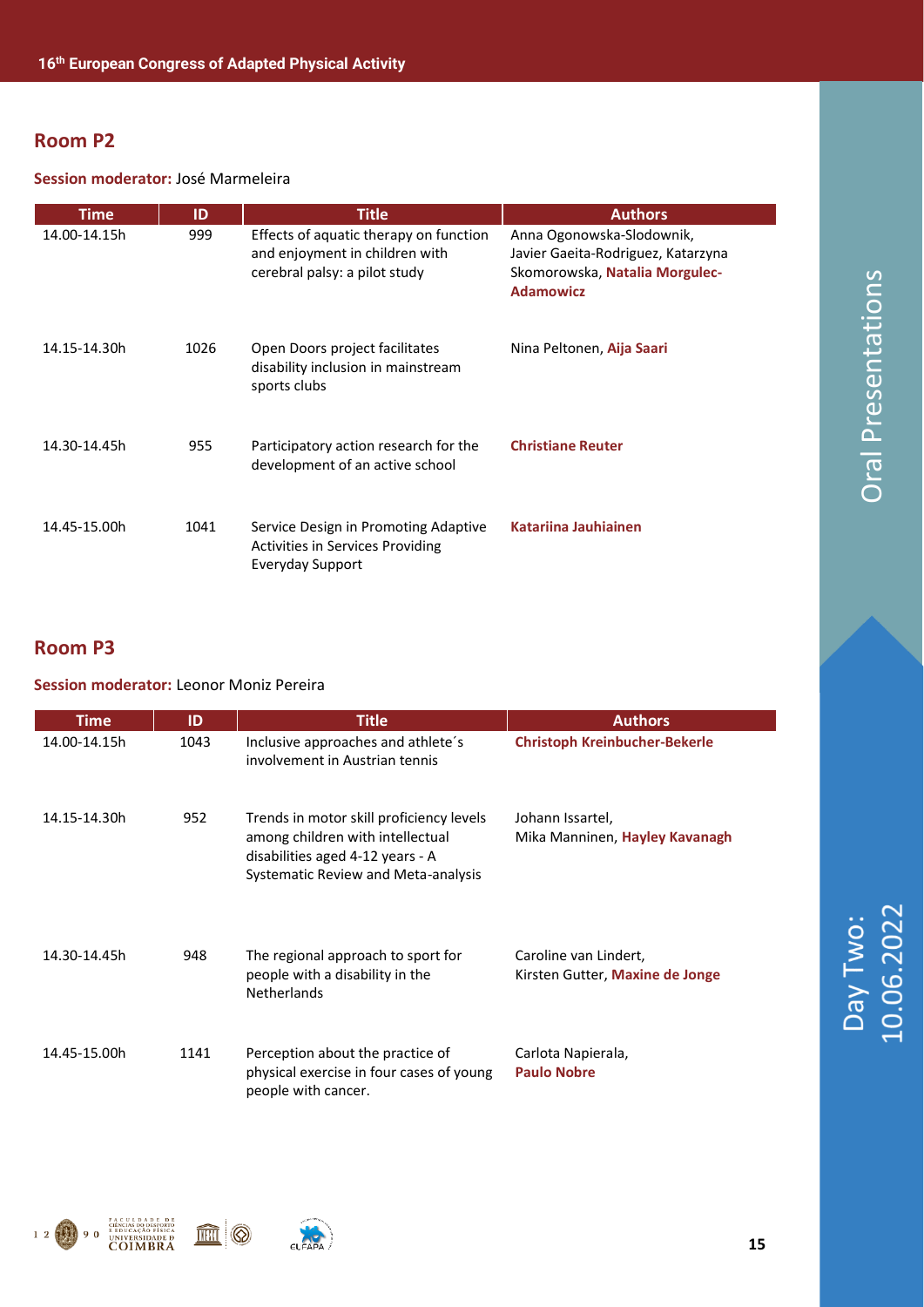#### **Session moderator:** Maria Dinold

| <b>Time</b>  | ID   | <b>Title</b>                                                                                                           | <b>Authors</b>                                                                                           |
|--------------|------|------------------------------------------------------------------------------------------------------------------------|----------------------------------------------------------------------------------------------------------|
| 12.00-12.15h | 942  | The Gatekeepers to Fitness: A<br>Correspondence Study to Examine Disabling<br>Practices among Fitness Center Personnel | <b>Sean Healy</b>                                                                                        |
| 12.15-12.30h | 981  | Peer instructors support physical and social<br>functioning of older persons                                           | Katia Borodulin,<br>Pirjo Kalmari, Saila Hanninen                                                        |
| 12.30-12.45h | 1001 | Heart rate variability behaviour in athletes<br>after injury: a systematic review                                      | Diogo Monteiro,<br>Fernanda M. Silva, Gonçalo Flores,<br>Pedro Duarte-Mendes                             |
| 12.45-13.00h | 1049 | Social Values in a Wheelchair Tennis Training<br>Program for Youth with Disabilities                                   | Aija Klavina,<br>Greta Franceska Jermolenko,<br>Lauren J. Lieberman, Michelle<br>Grenier, T. Nicole Kirk |

#### **Room P2**

#### **Session moderator:** Javier Pérez

| Time         | ID   | Title                                                                                                                                                                            | <b>Authors</b>                                                           |
|--------------|------|----------------------------------------------------------------------------------------------------------------------------------------------------------------------------------|--------------------------------------------------------------------------|
| 12.00-12.15h | 1037 | Predictors to find physical activity hobbies<br>among children and adolescents with<br>disabilities                                                                              | Aija Saari,<br>Heidi Leppa, Kwok Ng                                      |
| 12.15-12.30h | 1106 | The Effects of Physical Activity and<br>Exergaming on Motor Skills, Executive<br>Function in Children with Autism                                                                | Deborah Dewey,<br>Homa Rafiei Milajerdi, Mahboubeh<br>Ghayour Najafabadi |
| 12.30-12.45h | 1073 | Dis/ability Sport for All: The Ultimate dream                                                                                                                                    | Carla Filomena Duarte da Silva<br>David Howe                             |
| 12.45-13.00h | 1102 | Rehabilitation or Leisure? Practice of<br>physiotherapy and the values regarding<br>physical activities of young persons with<br>profound intellectual and multiple disabilities | <b>Susan Eriksson</b>                                                    |

#### **LUNCH BREAK**





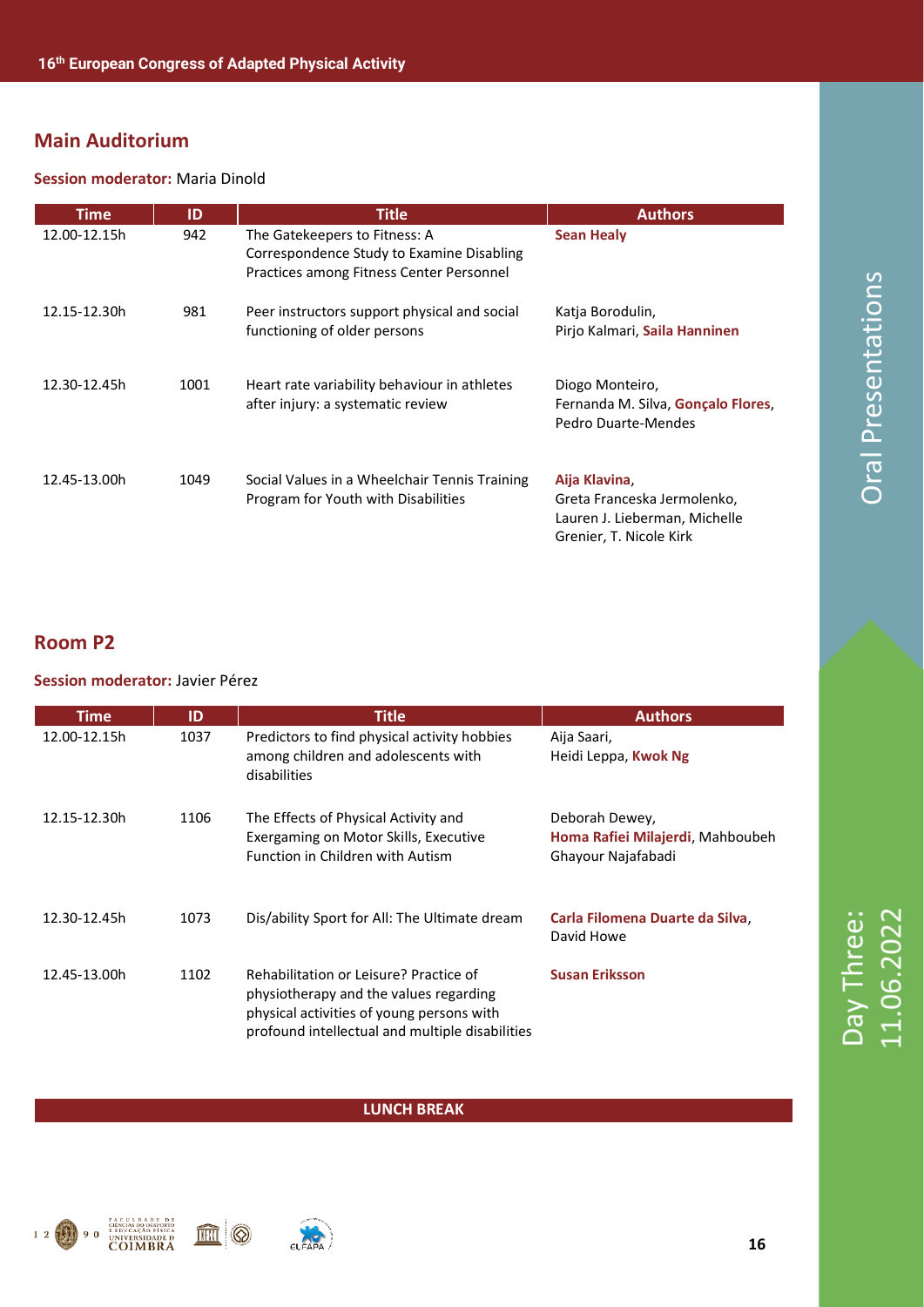#### **Session moderator:** Raúl Reina

| <b>Time</b>  | ID   | <b>Title</b>                                                                                                                                                        | <b>Authors</b>                                                                                          |
|--------------|------|---------------------------------------------------------------------------------------------------------------------------------------------------------------------|---------------------------------------------------------------------------------------------------------|
| 14.00-14.15h | 1132 | Understanding the coach-athlete relationship<br>in sports for athletes with and without<br>Intellectual Impairment through coaches'<br>voice: A qualitative inquiry | Anastasiia Fadeeva,<br>Fiona Chun Man Ling, Kandianos<br>Emmanouil Sakalidis, Florentina J.<br>Hettinga |
| 14.15-14.30h | 951  | Coaches interpersonal styles and the<br>motivational differences between athletes<br>with and without Intellectual Impairment                                       | Fiona Chun Man Ling,<br>Florentina Johanna Hettinga,<br><b>Kandianos Emmanouil Sakalidis</b>            |
| 14.30-14.45h | 1082 | Depression During Confinement in Tokyo 2020<br>Paralympic Project Athletes and Paralympic<br>Hopes                                                                  | Carla Lourenço,<br><b>Eduarda Coelho</b>                                                                |
| 14.45-15.00h | 1076 | Spanish Olympic and Paralympic athlete's<br>perceptions at the I Inclusive Sport Games<br>2020                                                                      | Adriana Charry Ossa,<br>Javier Pérez Tejero, Marta Pérez<br>Rodriguez, Mauro Grassi Roig                |

#### **Room P2**

#### **Session moderator:** Rui Corredeira

| Time         | ID   | <b>Title</b>                                                                                                                      | <b>Authors</b>                                  |
|--------------|------|-----------------------------------------------------------------------------------------------------------------------------------|-------------------------------------------------|
| 14.00-14.15h | 1131 | Didactic and Methodology aspect on the<br>Teach-Learning/Training Process in<br>Paracanoe Sport                                   | Ivo Quendera<br>Luís Carvalhinho, Nuno Januário |
| 14.15-14.30h | 1052 | Strategies for promoting sports participation<br>of young people with disabilities: The view of<br>high-level Portuguese athletes | <b>José Marmeleira</b><br>Mário Bonanca         |
| 14.30-14.45h | 939  | Status of APE Assessment in the United<br><b>States</b>                                                                           | Melissa Bittner, Amanda Young                   |
| 14.45-15:00h | 941  | CSU, Long Beach Adapted Physical Education<br>During COVID-19                                                                     | Melissa Bittner, Amanda Young                   |



Day Three:<br>11.06.2022



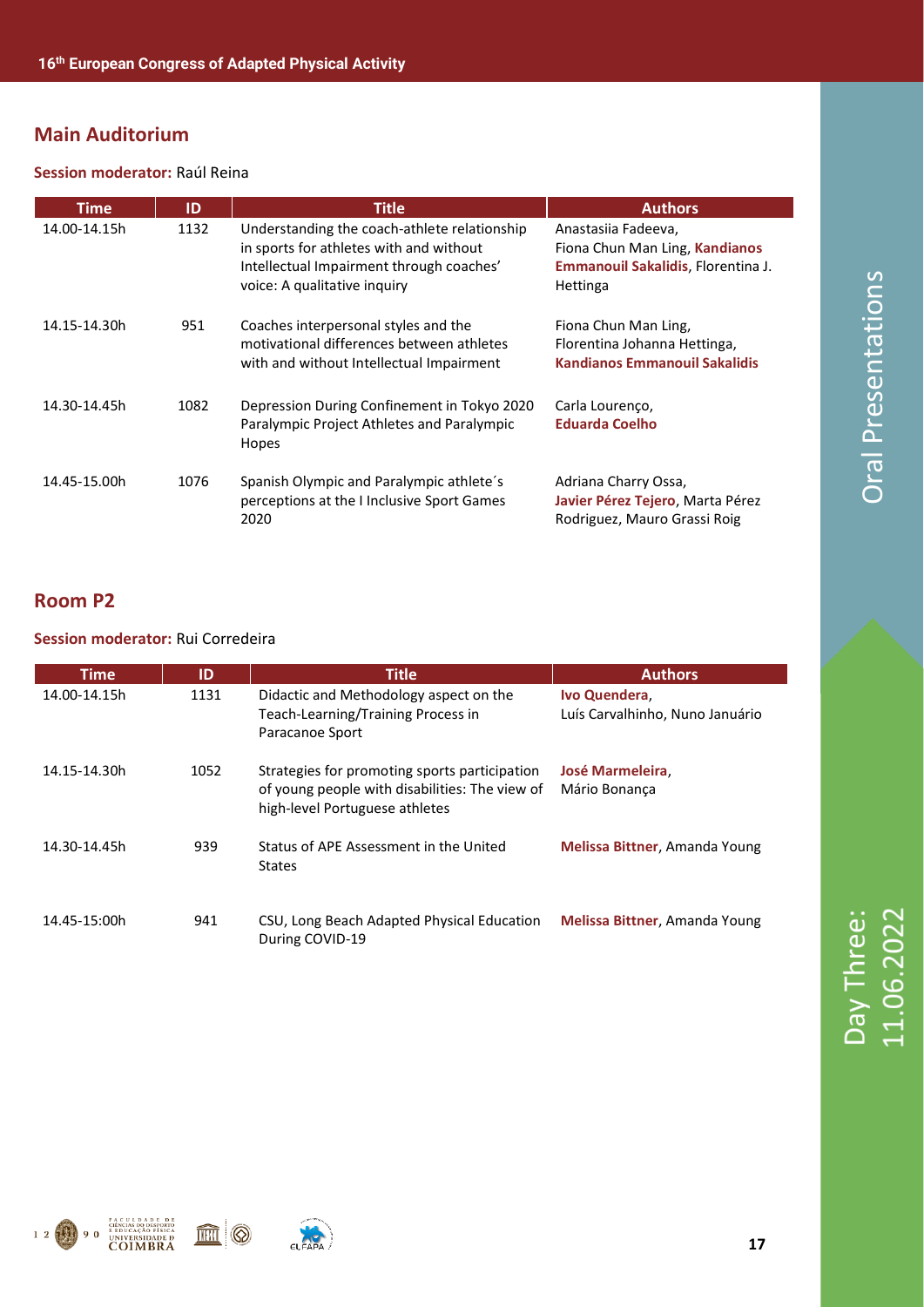#### **Session moderator:** Hugo Sarmento

| <b>Time</b>  | ID   | <b>Title</b>                                                                                                           | <b>Authors</b>                                                                                                                                      |
|--------------|------|------------------------------------------------------------------------------------------------------------------------|-----------------------------------------------------------------------------------------------------------------------------------------------------|
| 14.00-14.15h | 1016 | Physical Performance of male and female<br>wheelchair basketball athletes                                              | Ciro Winckler,<br>Renan Mendes de Souza,<br>Renata Matheus Willig, Thiago<br>Lourenço                                                               |
| 14.30-14.45h | 1083 | Physical characteristics of para swimmers<br>with cerebral palsy                                                       | <b>Barbara Vasconcelos,</b><br>Catarina Teixeira, Joana Teixeira,<br>Raquel Teixeira, Rui Manuel<br>Nunes Corredeira, Tânia Cristina<br>Lima Bastos |
| 14.45-15.00h | 985  | Anaerobic parameters variables as specific<br>determinants in of functional classification<br>in wheelchair basketball | Aija Klavina,<br>Andrzej Kosmol, Anna Mroz,<br>Bartosz Molik, Jolanta Marszalek,<br>Jose A. Navia, Karol Gryko,                                     |
| 15.00-15.15h | 1002 | Evidence based classification in sitting<br>volleyball: a Delphi study                                                 | Ferhat Esatbeyoglu,<br>Jolanta Marszalek, Louise E.<br>Ashcroft, Natalia Organista                                                                  |



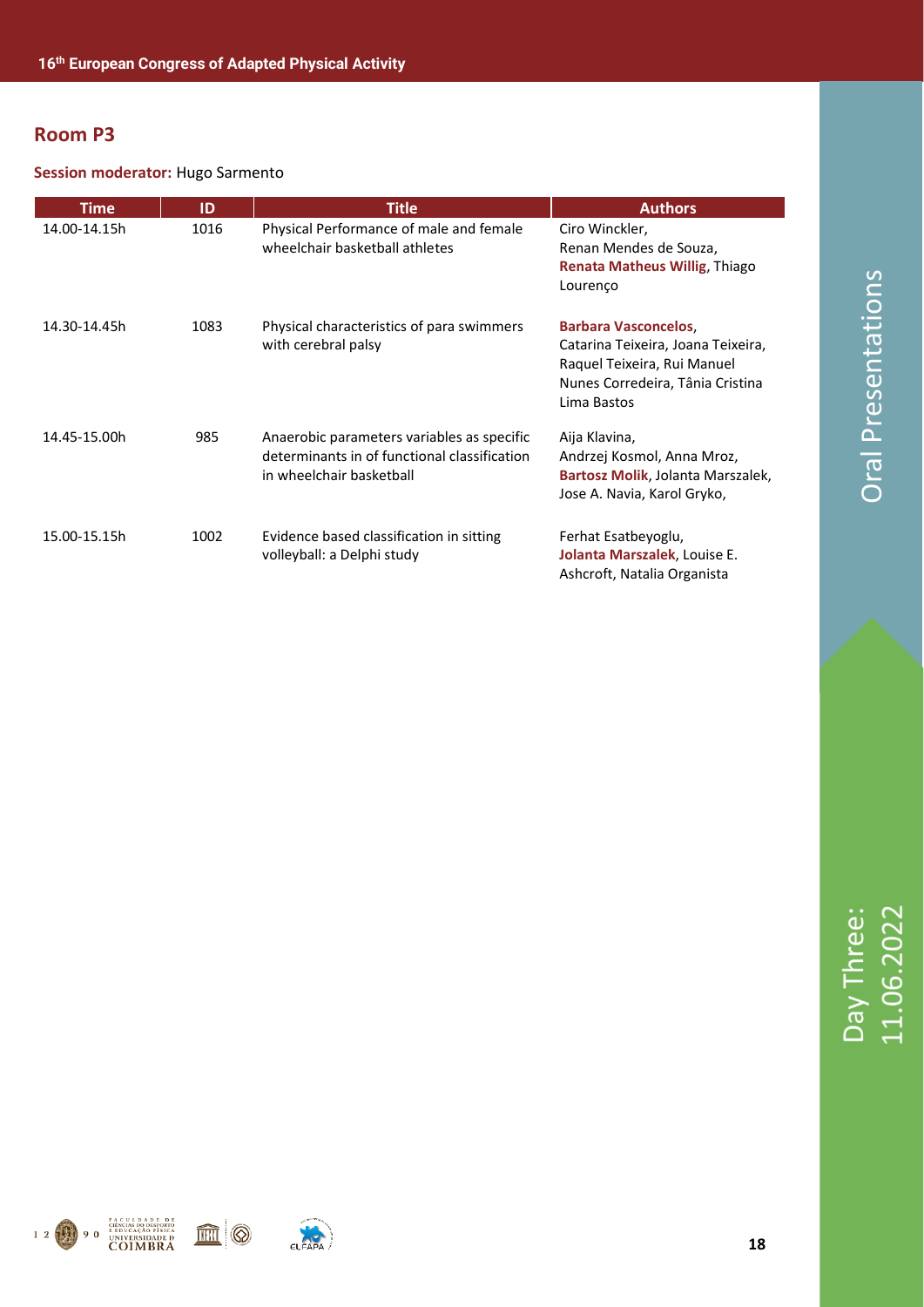### Poster Presentations

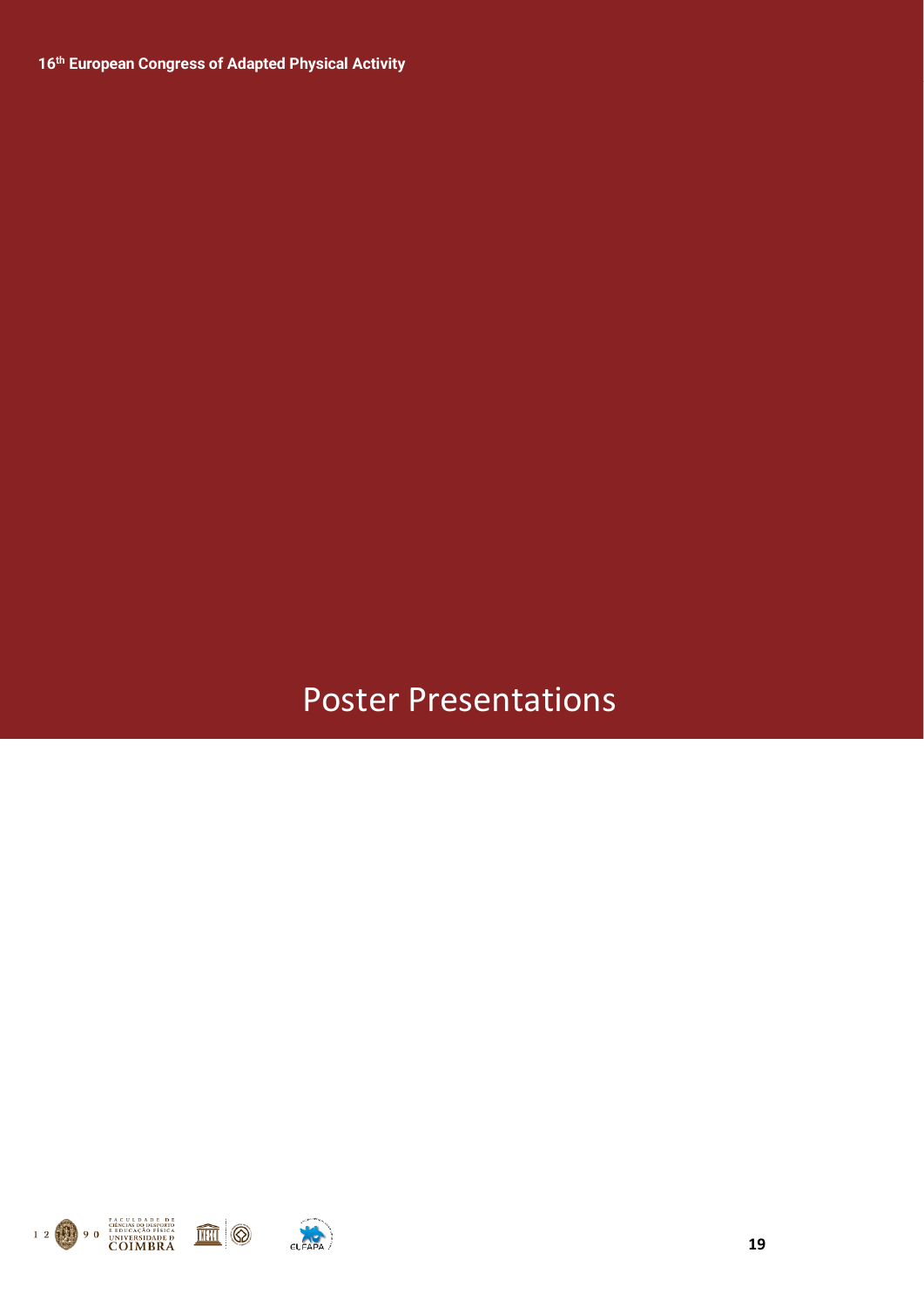**Thematic area:** Inclusive Physical Education

#### **Session moderators:** José Pedro Ferreira, Aija Klavina, Kwok Ng, Maria Dinold

| <b>Time</b>  | ID   | <b>Title</b>                                                                                                                                                                 | <b>Authors</b>                                                                               |
|--------------|------|------------------------------------------------------------------------------------------------------------------------------------------------------------------------------|----------------------------------------------------------------------------------------------|
| 16.15-17.15h | 898  | "Everybody Wants to be Included":<br>Experiences with Inclusive Strategies in<br><b>Physical Education</b>                                                                   | Jonna Bobzien,<br>Justin Haegele, Katherine<br>Holland, Xihe Zhu                             |
| 16.15-17.15h | 969  | Content validation of the instrument<br>"Individualized Teaching Plan applied to<br>Physical Education": A Proposal for<br>Intervention in Portugal                          | Carla Lourenço,<br>José Pedro Ferreira, Mey Van<br>Munster                                   |
| 16.15-17.15h | 998  | Continuing Education of Physical Education<br>Teachers for the construction of the<br>Individualized Education Plan                                                          | Mey van Munster,<br>Patrícia de Azeredo Orlando<br>Bacciotti, Patrícia Santos de<br>Oliveira |
| 16.15-17.15h | 1035 | Effects of an Inclusive Workshop in future<br><b>Physical Education teachers</b>                                                                                             | Graciele Massoli Rodrigues,<br>Maria João Campos, Milena Pedro<br>de Morais                  |
| 16.15-17.15h | 1010 | <b>Health Physical Education</b>                                                                                                                                             | Blanka Hoskova,<br>Jitka Varekova, Klara Dadova,<br>Pavel Strnad, Pavlina Novakova           |
| 16.15-17.15h | 1089 | Perspectives about inclusive physical<br>education: Descriptive study focused on the<br>autonomous regions of Portugal                                                       | Joana Daniela Bastos Teixeira,<br>Tânia Cristina Lima Bastos                                 |
| 16.15-17.15h | 1068 | Physical Education as a tool for inclusion:<br>impact of an awareness event in the attitudes<br>of Portuguese students toward the inclusion<br>of students with disabilities | Edgar Ventura,<br>Maria João Campos, Rita Neves                                              |
| 16.15-17.15h | 1039 | Physical Education teacher's initial training<br>and competences in an inclusive perspective<br>in Mozambique - A Curriculum Review                                          | Leonor Picardo,<br>Maria João Campos, José Pedro<br>Ferreira                                 |
| 16.15-17.15h | 1018 | Proposal<br>Professional Training in Adapted Physical<br>Activity during Remote Learning in Brazil                                                                           | <b>Mey van Munster,</b><br>Patrícia Rossi Andrion, Patrícia<br>Santos de Oliveira            |
| 16.15-17.15h | 990  | Supporting Participation in Inclusive Physical<br>Education through technology: Opportunities<br>and Challenges                                                              | Svenja Kehm                                                                                  |
| 16.15-17.15h | 1007 | The inclusion of children with disabilities into<br>non - formal sport activities in Lithuania                                                                               | Diana Reklaitiene,<br><b>Renatas Mizeras</b>                                                 |
| 16.15-17.15h | 1122 | The Inclusive Physical Education Teacher<br>Profile: an exploratory study                                                                                                    | Antonino Pereira,<br>Esperança Ribeiro, Tadeu Ferreira                                       |





Poster Presentations

Poster Presentations

**de Sousa Celestino**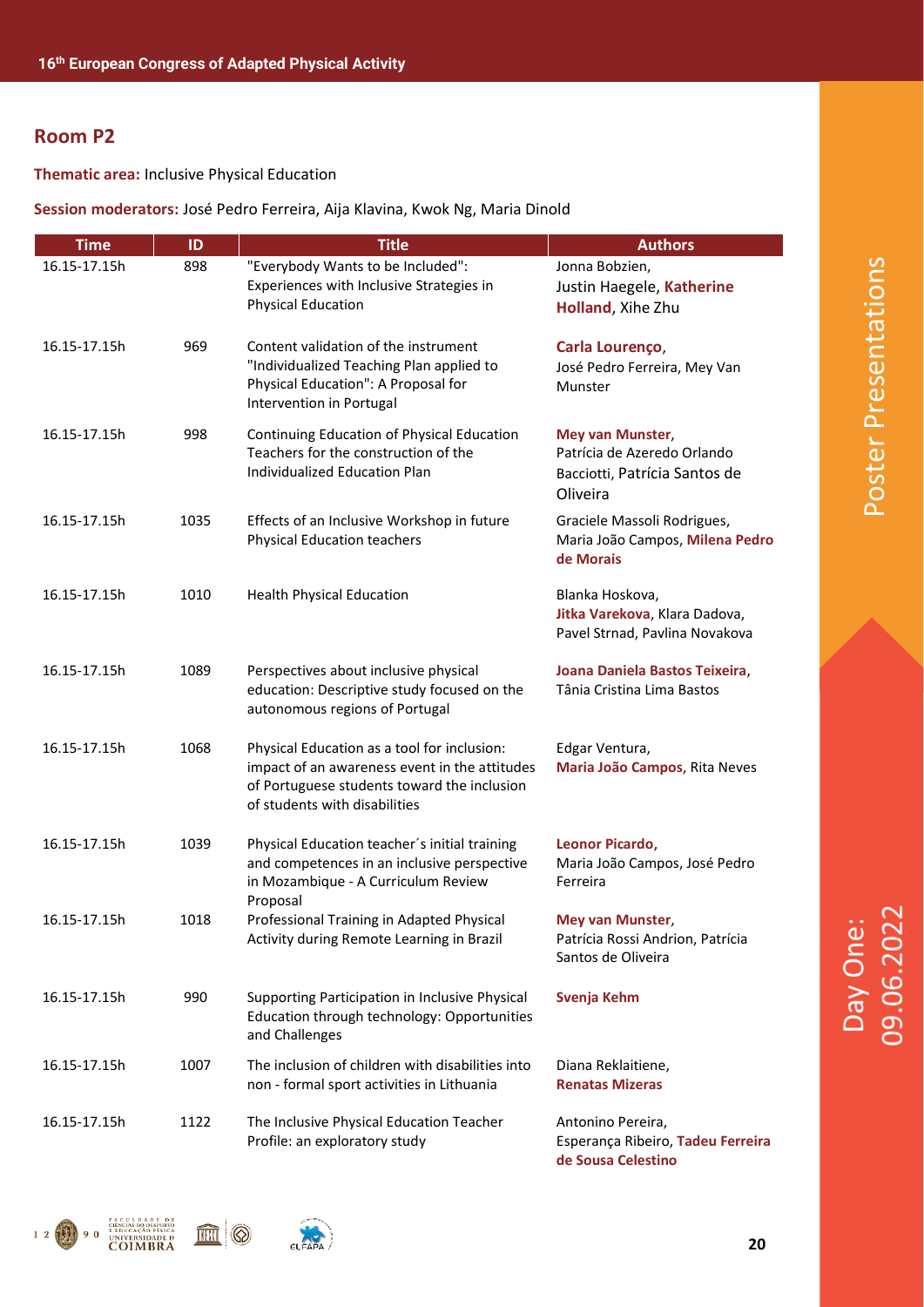| 16.15-17.15h | 1123 | Training in inclusive physical education:<br>representations of Portuguese teachers                                            | Antonino Pereira,<br>Esperança Ribeiro, Tadeu Ferreira<br>de Sousa Celestino                                                                        |
|--------------|------|--------------------------------------------------------------------------------------------------------------------------------|-----------------------------------------------------------------------------------------------------------------------------------------------------|
| 16.15-17.15h | 1146 | Reverse inclusion, welcoming and<br>estrangement: Experiential perceptions of a<br>university professor with visual impairment | <b>Maria Cecília Mourão</b><br>Impellizzeri,<br>Milena Pedro de Morais, Paulo<br>Clepard Silva Januario, Gustawo<br>Lemos Borges, Janísio Xavier de |

Souza, Graciele Massoli Rodrigues







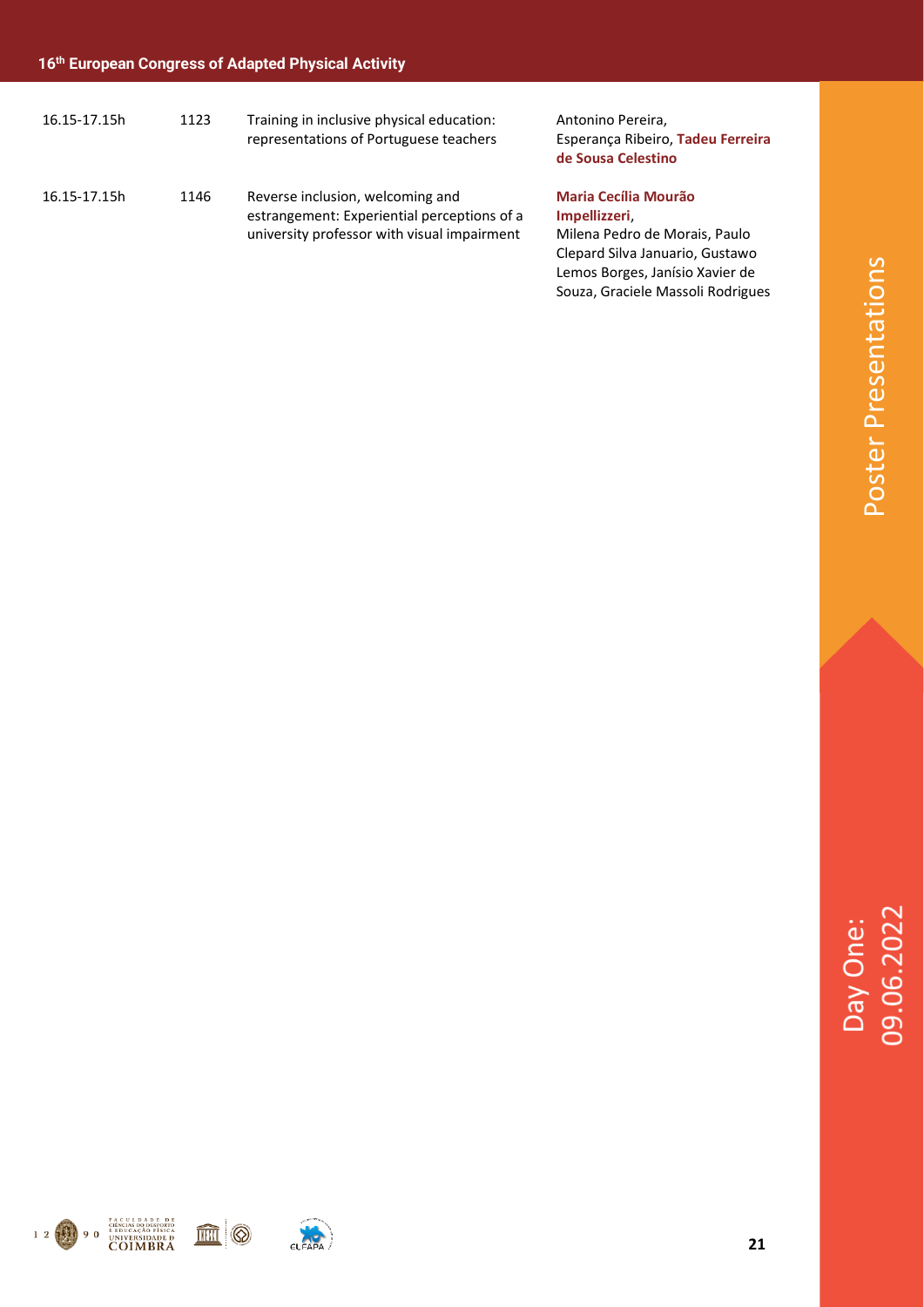**Thematic area:** Physical Activity and Exercise for Health and Well-being

**Session moderators:** Javier Perez, David Howe, Alain Massart, Debbie Van Biesen, Carla Silva

| <b>Time</b>  | ID   | <b>Title</b>                                                                                                                                                               | <b>Authors</b>                                                                                                                 |
|--------------|------|----------------------------------------------------------------------------------------------------------------------------------------------------------------------------|--------------------------------------------------------------------------------------------------------------------------------|
| 10.00-11.00h | 947  | Parent and teacher perceived changes in<br>stereotypic behaviour among autistic children<br>following an eight weeks exercise programme                                    | Avery Faigenbaum,<br>Craig Coffey, Damien Sheehan,<br>Rhodri Lloyd, Sean Healy, Sharon<br><b>Kinsella</b>                      |
| 10.00-11.00h | 950  | A water-based intervention for children with<br>acquired brain injury: A case study                                                                                        | Elisabeth Cans,<br>Kian Vanluyten, Peter Iserbyt                                                                               |
| 10.00-11.00h | 958  | Prescription and Effects of Strength Training in<br>Individuals with Intellectual Disability - A Systematic<br>Review                                                      | Alexandre D. Martins,<br>João P. de Brito, José Pedro<br>Ferreira, Miguel Jacinto, Rafael<br>Franco Soares Oliveira, Rui Matos |
| 10.00-11.00h | 967  | Physical Activity Experiences Of Asian-Indian<br>Families With Children With Autism Spectrum<br>Disorder                                                                   | <b>Benazir Meera,</b><br>Laura Prieto, Luis Columna                                                                            |
| 10.00-11.00h | 977  | Strength and Conditioning Interventions for<br>Adolescents with Autism Spectrum Disorders: A<br><b>Scoping Review</b>                                                      | Ashlyn Barry,<br><b>Luis Columna</b>                                                                                           |
| 10.00-11.00h | 983  | Effect of Wii fit on functional recovery of people<br>with acquired brain injury in the subacute phase                                                                     | Carlos Abad Lavara,<br>Carlos González Alted, Javier Perez<br>Tejero, Juan José García, Marta<br>Pérez Rodríguez               |
| 10.00-11.00h | 986  | Development and verification of a pilot program for<br>monitoring of late effects of treatment in<br>movement behaviour and sleep in the oncology<br>outpatient dispensary | Frantisek Chmelik,<br>Jan Dygryn, Tomas Vyhlidal                                                                               |
| 10.00-11.00h | 995  | Relationship between exercise practice, health<br>perception and fatigue in people with multiple<br>sclerosis                                                              | Javier Perez Tejero,<br>Juan José García, Marta Pérez<br>Rodríguez                                                             |
| 10.00-11.00h | 1003 | Participation and barriers to physical activity and<br>leisure time sport among children with special<br>support needs in Finland                                          | Jari Villberg,<br>Kwok Ng, Pauli Rintala, Piritta<br>Asunta, Vilma Pikkupeura                                                  |
| 10.00-11.00h | 1021 | Parent's intention to support physical activity<br>engagement in youth with cerebral palsy                                                                                 | Alfredo Ruiz-Egea,<br>Kwok Ng, Pauli Rintala, Taija Finni                                                                      |
| 10.00-11.00h | 1040 | Body awareness, self-identity and perception of<br>exercise importance after stroke rehabilitation                                                                         | Maria Inês da Costa Pato,<br>José Pedro Ferreira, Kitrina Douglas                                                              |
| 10.00-11.00h | 1056 | Correlation between postural control and sport<br>classes in athletes of the Nordic Skiing                                                                                 | Daniela Godoi Jacomassi,<br><b>Matheus Soler Ramos Terroni, Mey</b>                                                            |

**Matheus Soler Ramos Terroni**, Mey van Munster





IIII

Day Two:<br>10.06.2022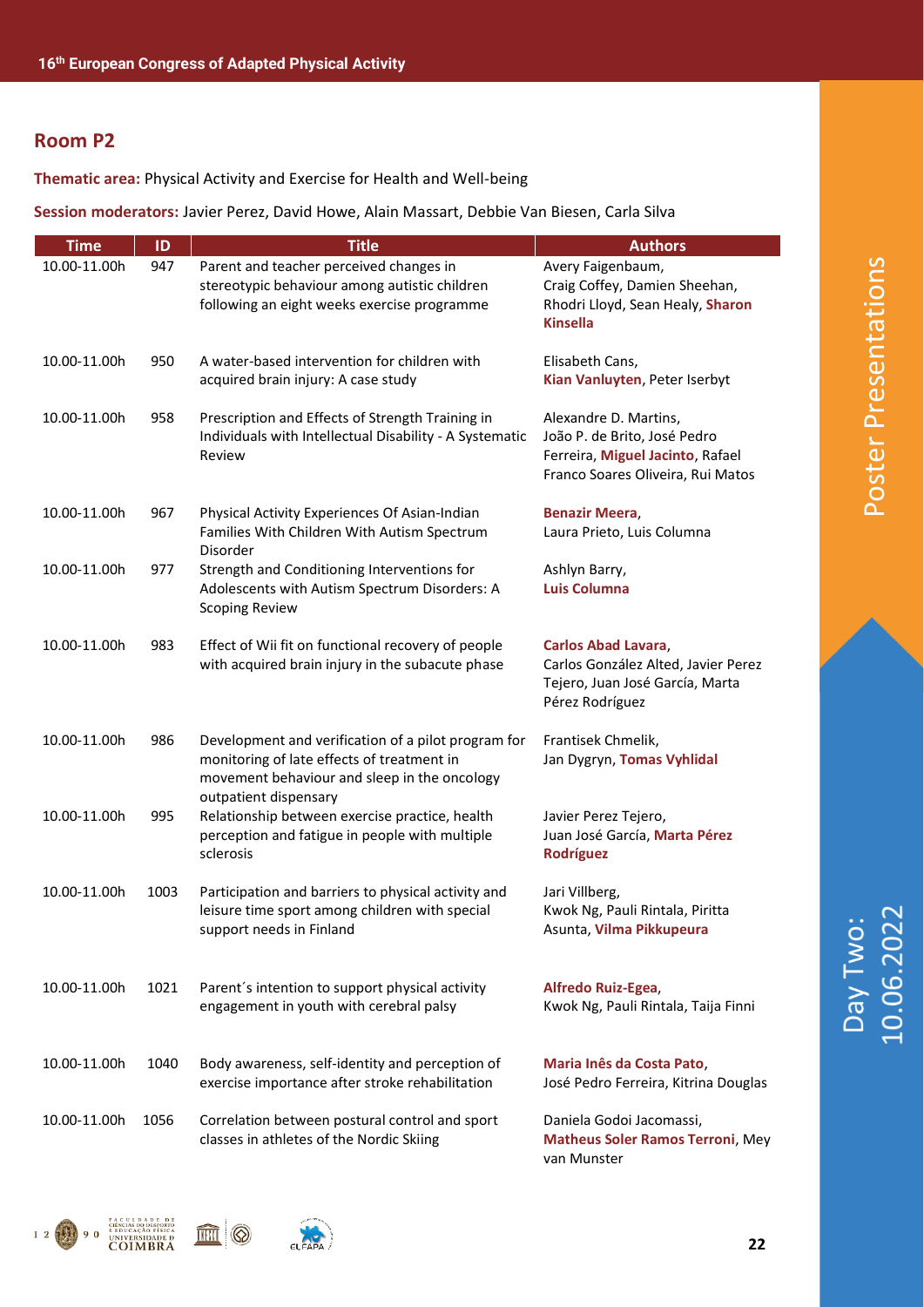| 10.00-11.00h | 1059 | Intervention plan to study corporal schema in two<br>rare genotypic diseases students                                                                                        | <b>Miriam Gutierrez,</b><br>Nieves Maria Saez-Gallego                                                                            |
|--------------|------|------------------------------------------------------------------------------------------------------------------------------------------------------------------------------|----------------------------------------------------------------------------------------------------------------------------------|
| 10.00-11.00h | 1062 | Individuals with physical disabilities health related<br>behavioral changes during COVID-19 lockdown                                                                         | Ausrine Packeviciute,<br>Diana Reklaitiene, Ema Navickiene,<br>Jurate Pozeriene, Kwok Ng, Vaida<br>Pokvytyte, Vida Ostaseviciene |
| 10.00-11.00h | 1063 | Cardiorespiratory fitness in young people and adults<br>with Autism Spectrum Disorder: Initial psychomotor<br>assessment                                                     | Sofia F. Sampaio de Ataíde,<br>Maria João Campos, José Pedro<br>Ferreira                                                         |
| 10.00-11.00h | 1072 | Relationship between health behaviors, cognitive<br>function, problematic internet use and motor<br>proficiency in adolescents with and without chronic<br>health conditions | Aija Klavina,<br>Aleksandrs Aniscenko, Andris<br>Jubelis, Anna Zusa, Inta Gulevska,<br>Juris Porozovs, Viktors Veliks            |
| 10.00-11.00h | 1098 | Social influence, subjective well-being and<br>resilience: Characterization of a sample of<br>Portuguese Paralympic athletes                                                 | Aldo Costa,<br>Diogo Monteiro, Raúl Antunes,<br><b>Tânia Mira</b>                                                                |
| 10.00-11.00h | 1104 | The Effects of an Adapted Physical Activity Program<br>on Gait, Balance and Quality of Life in Persons with<br>Parkinson's Disease                                           | Diana Reklaitiene,<br>Jurate Pozeriene, Rasa Ragaisyte,<br><b>Vida Ostaseviciene</b>                                             |
| 10.00-11.00h | 1120 | Santo André Adapted Swimming Support Center:<br>Promoting physical activity and health in pandemic<br>crisis                                                                 | Graciele Massoli Rodrigues,<br>Jorge Marcos Ramos, Milena Pedro<br>de Morais, Paulo Clepard Silva<br>Januário                    |
| 10.00-11.00h | 1126 | Changes in bone turnover markers in males under<br>maximum-intensity exercise                                                                                                | Malgorzata Baginska, Justyna<br>Kusmierczyk, Lukasz Tota,<br>Malgorzata Morawska-Tota                                            |
| 10.00-11.00h | 1136 | The impact of an integrative exercise program for<br>people with multiple sclerosis on balance and<br>fatigue: Preliminary results                                           | Catarina Martins,<br>João Pires, José Parraça,<br>José Marmeleira, Marina Carvalho                                               |
| 10.00-11.00h | 1137 | Effects of a physical exercise program on Static and<br>Dynamic Balance and Fear of Falling in Adult<br>Population with mild intellectual disability                         | Beatriz Gomes,<br>Carolina da Fonseca Henriques,<br>José Pedro Ferreira                                                          |



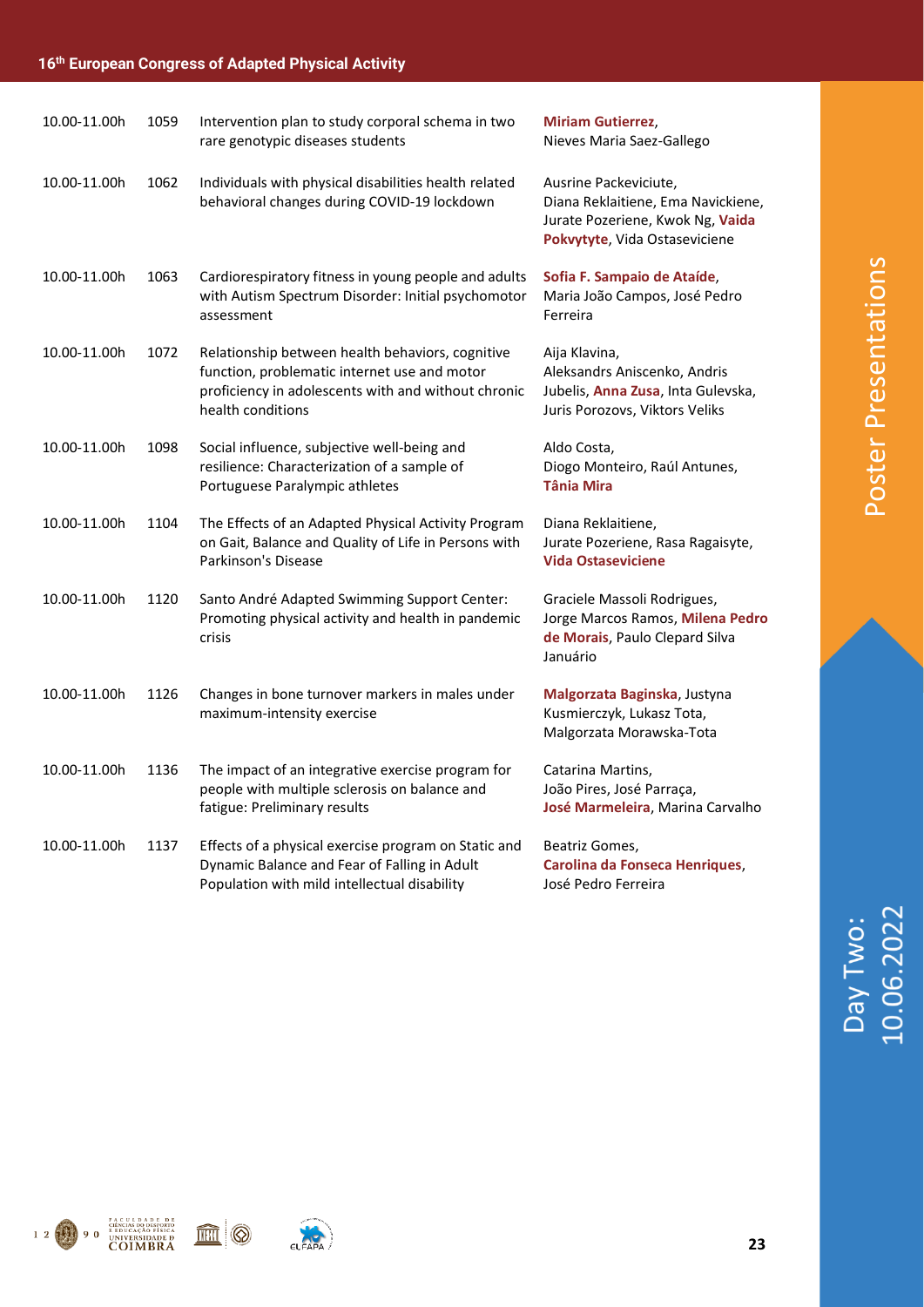**Thematic area:** Social Values in Recreation, Leisure and Rehabilitation

**Session moderators:** António Rosado, Maria Dinold

| <b>Time</b>  | ID   | <b>Title</b>                                                                                                                                          | <b>Authors</b>                                                                                                                                              |
|--------------|------|-------------------------------------------------------------------------------------------------------------------------------------------------------|-------------------------------------------------------------------------------------------------------------------------------------------------------------|
| 10.00-11.00h | 994  | Meditation practice effects in subjects<br>with Autistic Spectrum Disorder                                                                            | <b>Gaston Descamps</b>                                                                                                                                      |
| 10.00-11.00h | 1034 | Social Cohesion through Sport: Social<br>Cohesion Lab                                                                                                 | Arnost Svoboda,<br>Julie Wittmannova, Simona<br>Safarikova                                                                                                  |
| 10.00-11.00h | 1055 | Core values of Adapted Physical Activity<br>for persons with disabilities expressed by<br>sport pedagogues at six rehabilitation<br>centers in Norway | <b>Tor Erik Heyerdahl Nyquist</b>                                                                                                                           |
| 10.00-11.00h | 1061 | The role of volunteers in adaptive<br>swimming organisation                                                                                           | Alena Ruzickova,<br>Frantisek Chmelik, Ivana Marova,<br>Ondrej Jesina                                                                                       |
| 10.00-11.00h | 1090 | Inclusive sports and sports for diversity:<br>Critical positions                                                                                      | Angélica Maria Barrera,<br>Daniela Arevalo Suarez, Diana<br>Alexandra Camargo Rojas, Fabio<br>Adolfo Leiva, Fredy Leonardo Suarez,<br>Laura Daniela Morales |
| 10.00-11.00h | 1113 | German Folk Dance and people with<br>disabilities: an experience report in Brazil                                                                     | Bruna Poliana Silva,<br>Mey van Munster, Patricia Santos de<br>Oliveira                                                                                     |



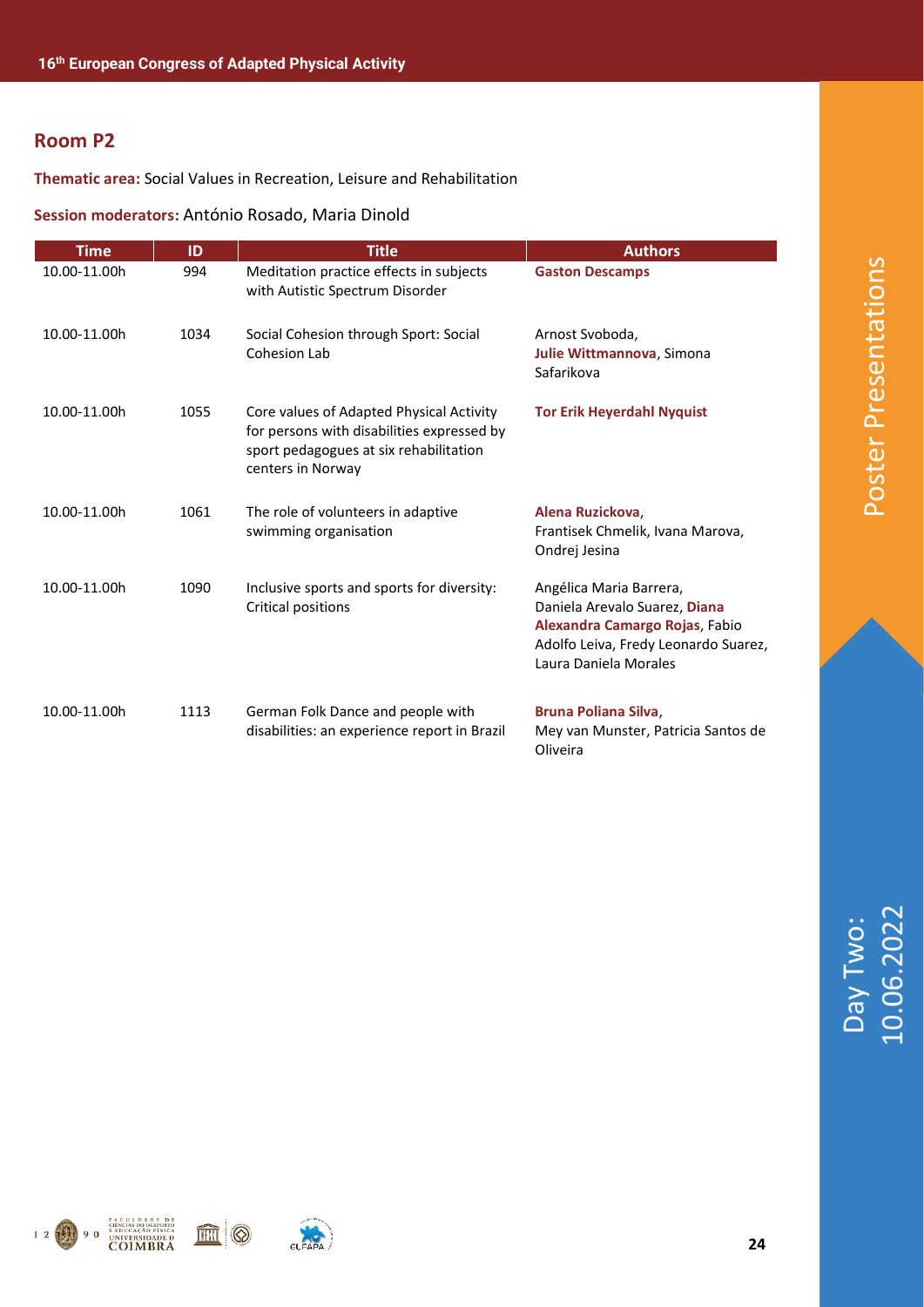**Thematic area:** Excellence in Disability Sport

#### **Session moderators:** Debbie Van Biesen, Carla Silva, Alain Massart, Rui Corredeira

| <b>Time</b>  | ID   | <b>Title</b>                                                                                                                                      | <b>Authors</b>                                                                                                                                                                                                                                                                              |
|--------------|------|---------------------------------------------------------------------------------------------------------------------------------------------------|---------------------------------------------------------------------------------------------------------------------------------------------------------------------------------------------------------------------------------------------------------------------------------------------|
| 10.00-11.00h | 957  | Profiles of Mood in Para athletes at<br><b>Brazilian University Games</b>                                                                         | Ciro Winckler,<br>Claudia D. Leite, Geiziane Leite<br>Rodrigues de Melo, Isabela A Ramos                                                                                                                                                                                                    |
| 10.00-11.00h | 972  | "I expect to show women they can":<br>Voices from Paralympic women                                                                                | Isabella dos Santos Alves,<br>Maria Luiza Tanure Alves, Nathali<br><b>Fernanda Feliciano</b>                                                                                                                                                                                                |
| 10.00-11.00h | 1006 | Analysis of coordination and lower<br>limb power in football players with<br>intellectual disability, cerebral palsy<br>and acquired brain injury | Carlos Abad Lavara,<br>Juan Jose Garcia-Hernandez, Maria<br>Callejo, Marta Pérez-Rodríguez, Núria<br>Mendoza                                                                                                                                                                                |
| 10.00-11.00h | 1017 | Influence of Quality of the<br>Opposition in Match Physical<br>Response of Para-Footballers with<br>Cerebral Palsy                                | Aitor Iturricastillo,<br>Daniel Castillo, Javier Yanci, Matias<br>Henriquez, Raul Reina                                                                                                                                                                                                     |
| 10.00-11.00h | 1019 | Impact of the pandemic on the<br>expectation of Paralympic athletes<br>on performance in Tokyo 2020<br>according to disability                    | Ciro Winckler,<br>Elke Lima Trigo, Mariane Ferreira,<br>Renata Matheus Willig                                                                                                                                                                                                               |
| 10.00-11.00h | 1077 | Physical characteristics of FC Porto<br>goalball and para-swimming<br>athletes                                                                    | <b>Barbara Vasconcelos,</b><br>Catarina Teixeira, Joana Teixeira, Raquel<br>Teixeira, Rui Martins                                                                                                                                                                                           |
| 10.00-11.00h | 1079 | Maximum lactate accumulation rate<br>in speed/ persecution tests of track<br>para-cyclists in Spanish national<br>team selection events           | Alejandro Rodriguez Fernandez,<br>Ana Belen Carballo Leyenda, Carlos Ayan<br>Perez, David Suarez-Iglesias, Fabio<br>Garcia-Heras Hernandez, Gerardo Villa<br>del Bosque, Jorge Gutierrez Arroyo, Jose<br>Antonio Rodriguez Marroyo, Jose<br>Gerardo Villa Vicente, Juan Rodriguez<br>Medina |
| 10.00-11.00h | 1081 | Fat pattern tracking during a<br>Paralympic cycle: Implications for<br>performance in cyclists with<br>cerebral palsy                             | Alejandro Rodriguez Fernandez,<br>Ana Belen Carballo Leyenda, Carlos Ayan<br>Perez, David Suarez-Iglesias, Fabio<br>Garcia-Heras Hernandez, Gerardo Villa<br>del Bosque, Jorge Gutierrez Arroyo, Jose<br>Antonio Rodriguez Marroyo, Jose<br>Gerardo Villa Vicente, Juan Rodriguez<br>Medina |
| 10.00-11.00h | 1086 | The Process of Coping with Disability<br>in the Context of Adapted Sport:<br>Narratives from Athletes                                             | Diana Alexandra Camargo Rojas,<br>Magnolia Ballesteros, Maria Angelica<br>Casas                                                                                                                                                                                                             |





Poster Presentations

Poster Presentations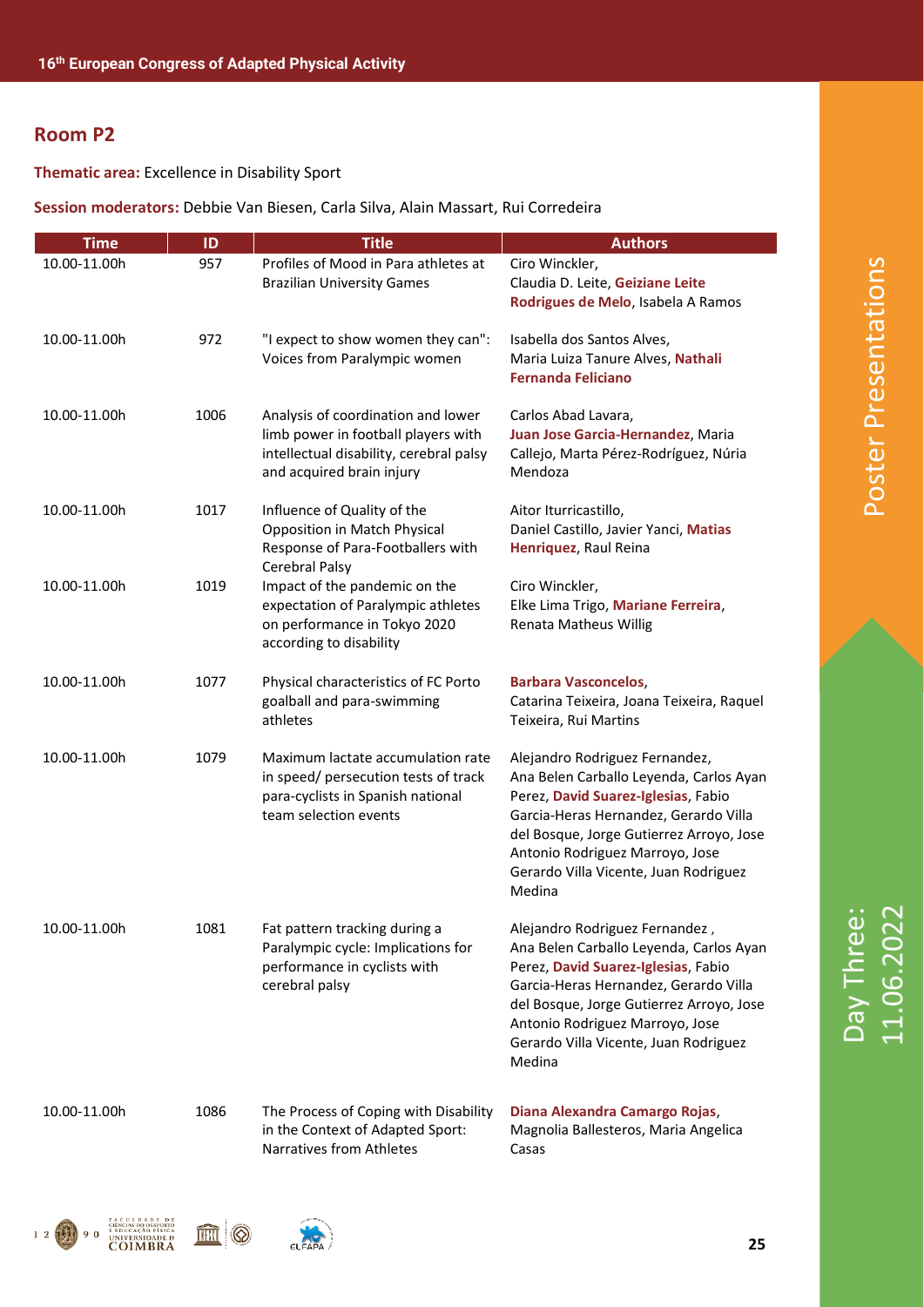10.00-11.00h 1130 Pacing and stroke kinematics in elite

paracanoeing racing

**Beatriz Gomes**, Ivo Quendera, Rui António Fernandes



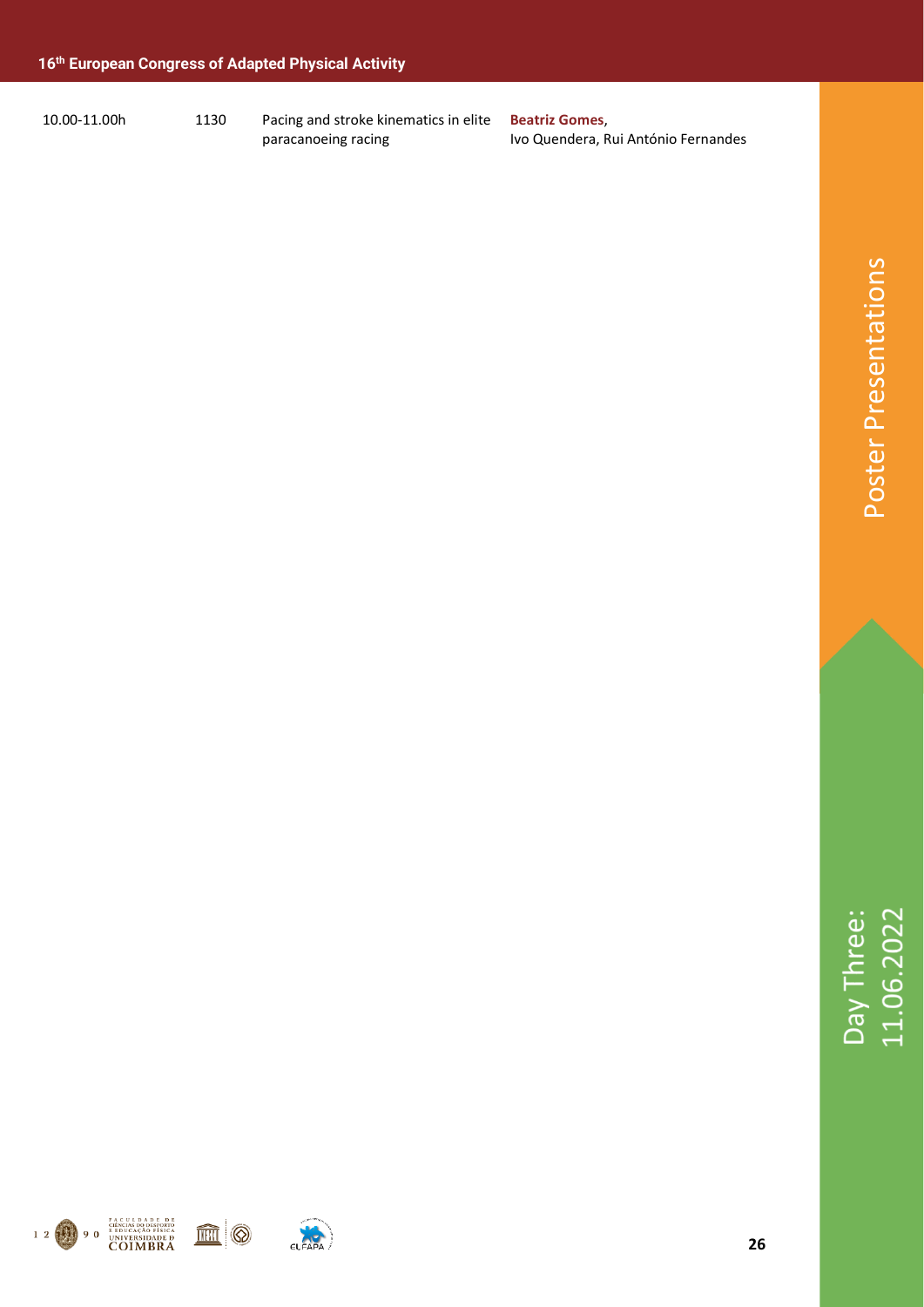### **Workshop Presentations**

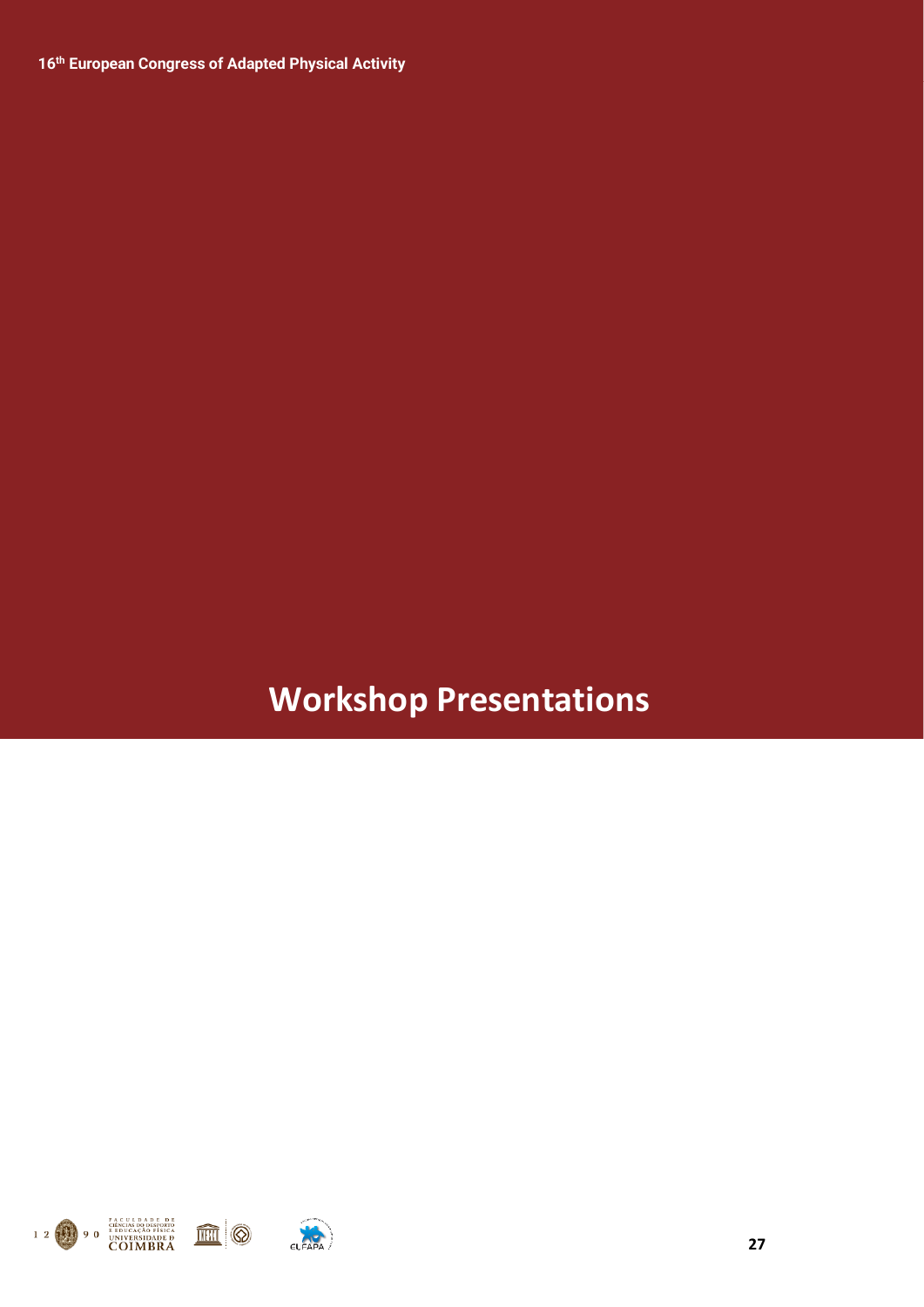#### **Room P3A**

#### **Session moderator:** Milena Morais

| Time         | ID   | <b>Title</b>                                                                                                                                    | <b>Authors</b>                                      |
|--------------|------|-------------------------------------------------------------------------------------------------------------------------------------------------|-----------------------------------------------------|
| 18.30-19.30h | 1140 | The inclusion of Adapted Sports in Physical<br>Education classes: Experiencing adapted<br>physical activities and methodological<br>suggestions | Nuno Januário,<br>José Marmeleira, Anabela Vitorino |

#### **Room P3B**

#### **Session moderator:** Carlota Cunha

| <b>Time</b>  | ID   | <b>Title</b>                                                                      | <b>Authors</b>                                                                                                  |
|--------------|------|-----------------------------------------------------------------------------------|-----------------------------------------------------------------------------------------------------------------|
| 17.30-18.30h | 1065 | <b>Physical Activity for Older Adults</b>                                         | <b>Aysegul Rosa AKSOY</b>                                                                                       |
| 18.30-19.30h | 949  | Integrative neuromuscular training exercise<br>intervention for autistic children | <b>Craig Coffey,</b><br>Damien Sheehan, Avery D.<br>Faigenbaum, Sean Healy, Rhodri<br>S. Lloyd, Sharon Kinsella |

#### **Dance Room**

#### **Session moderator:** Carla Lourenço

| Time         |     | <b>Title</b>                                | <b>Authors</b>      |
|--------------|-----|---------------------------------------------|---------------------|
| 17.30-18.30h | 961 | Inclusive Dance for all - demonstrating the | <b>Maria Dinold</b> |
|              |     | activity of a "Dance Assistance"            | Maria Naber         |



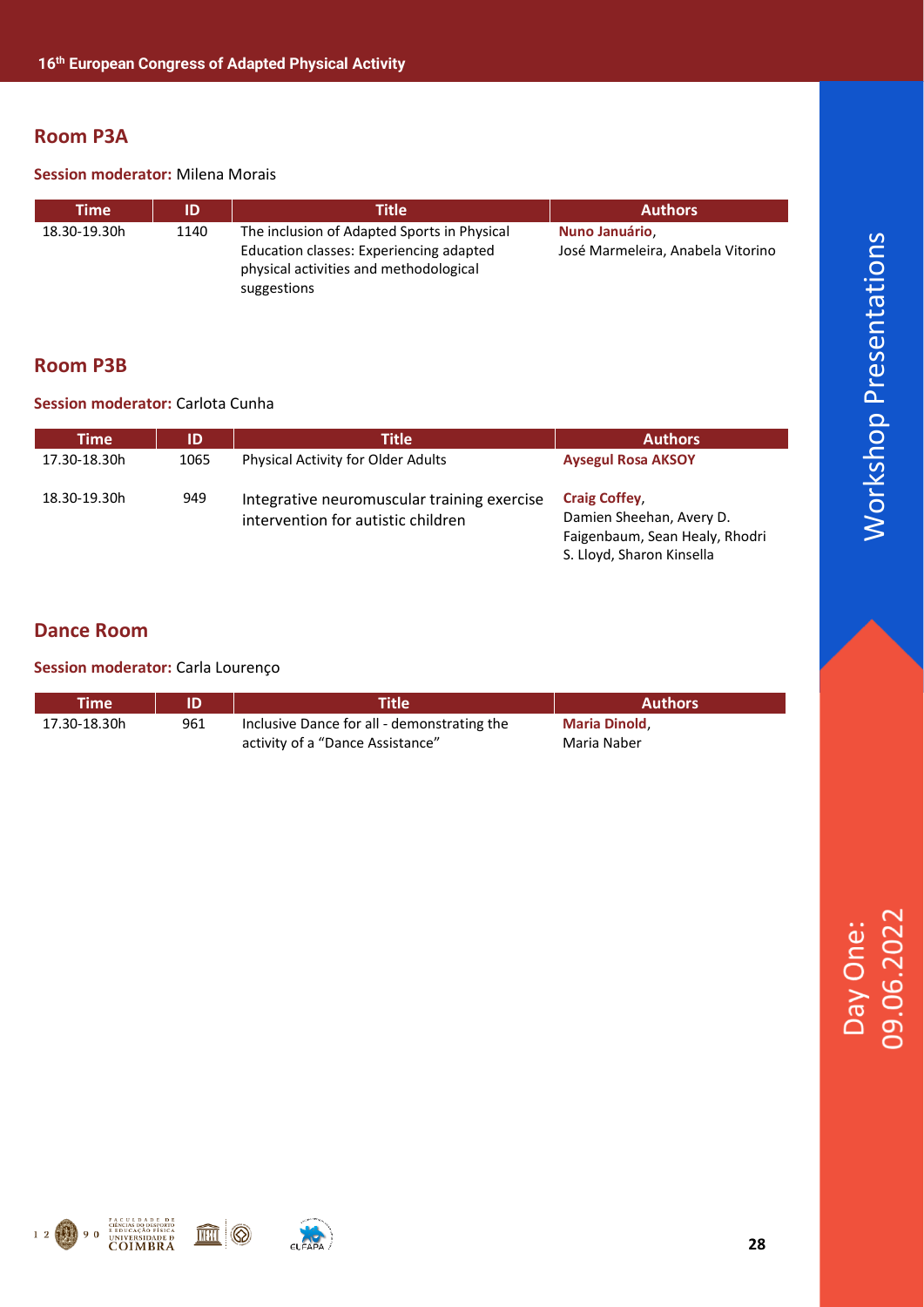### **Video Presentation sessions**

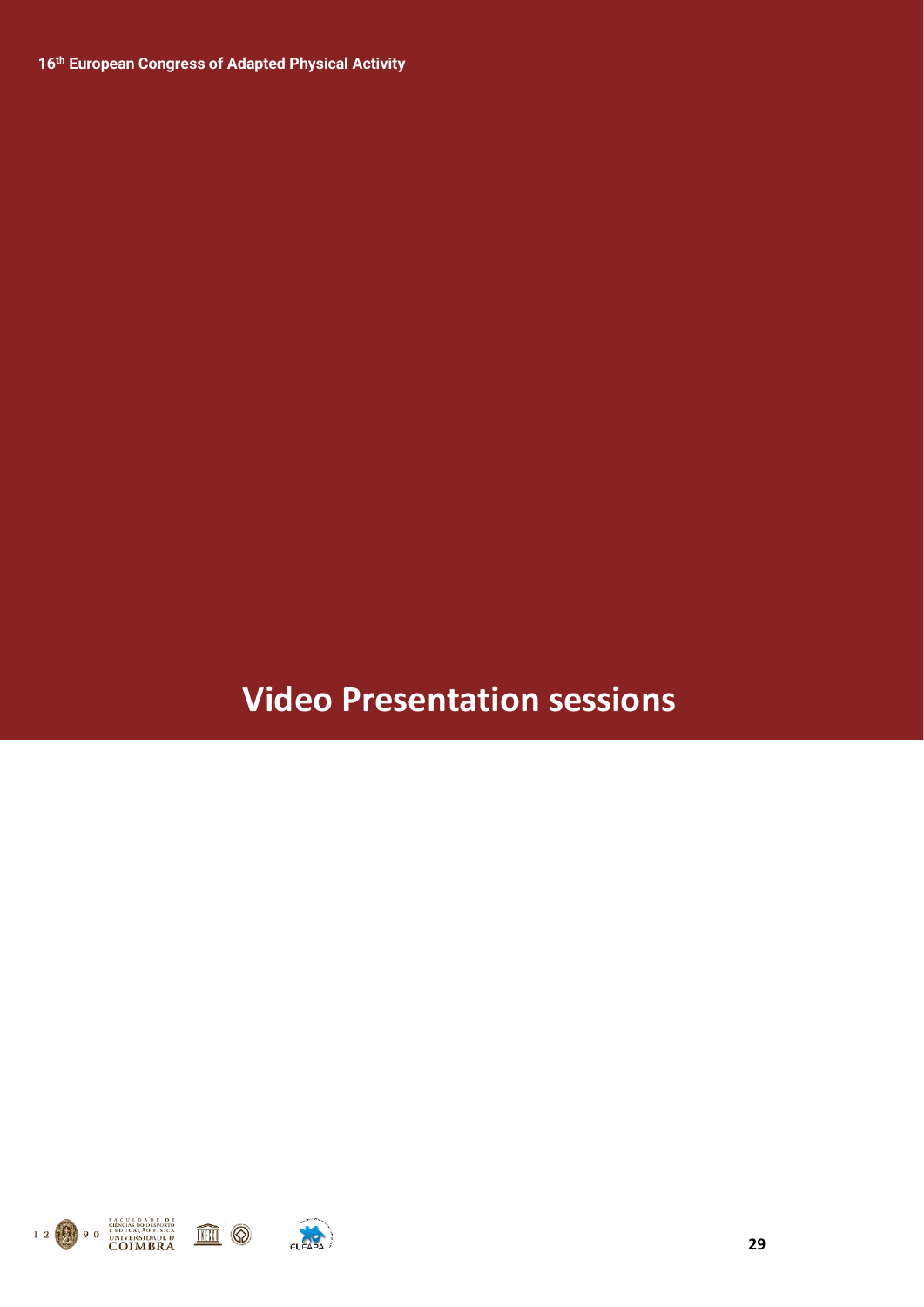**Thematic area:** Excellence in Disability Sport

#### **Session moderator:** Carlota Cunha

| Time'        |      | <b>Title</b>                                                   | <b>Authors</b>                                          |
|--------------|------|----------------------------------------------------------------|---------------------------------------------------------|
| 16.00-16.15h | 1005 | Special Olympics Czech<br>Republic: Inclusion through<br>sport | David Belunek,<br>Julie Wittmannova, Veronika Konicková |



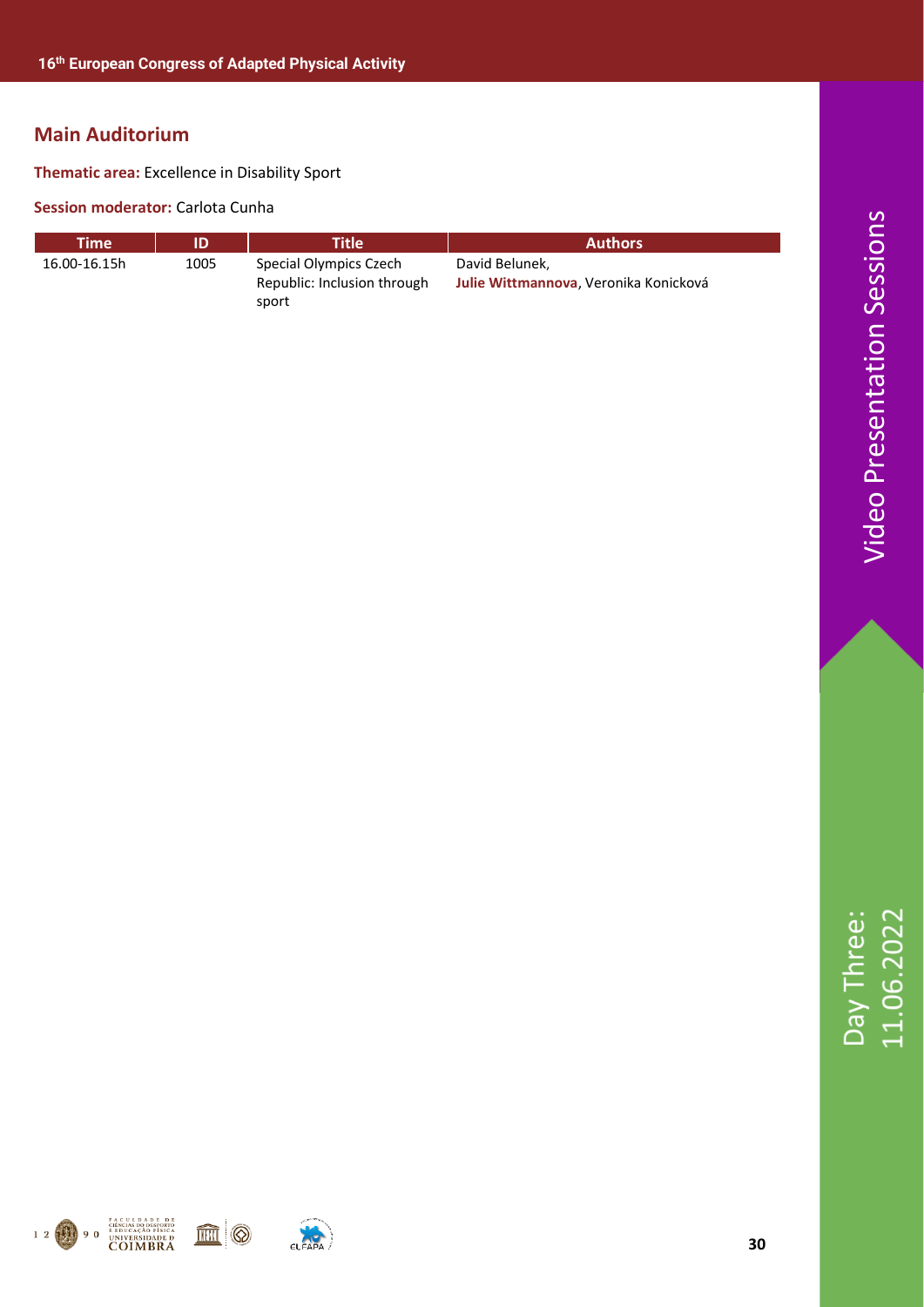## **Mini-Symposiums**



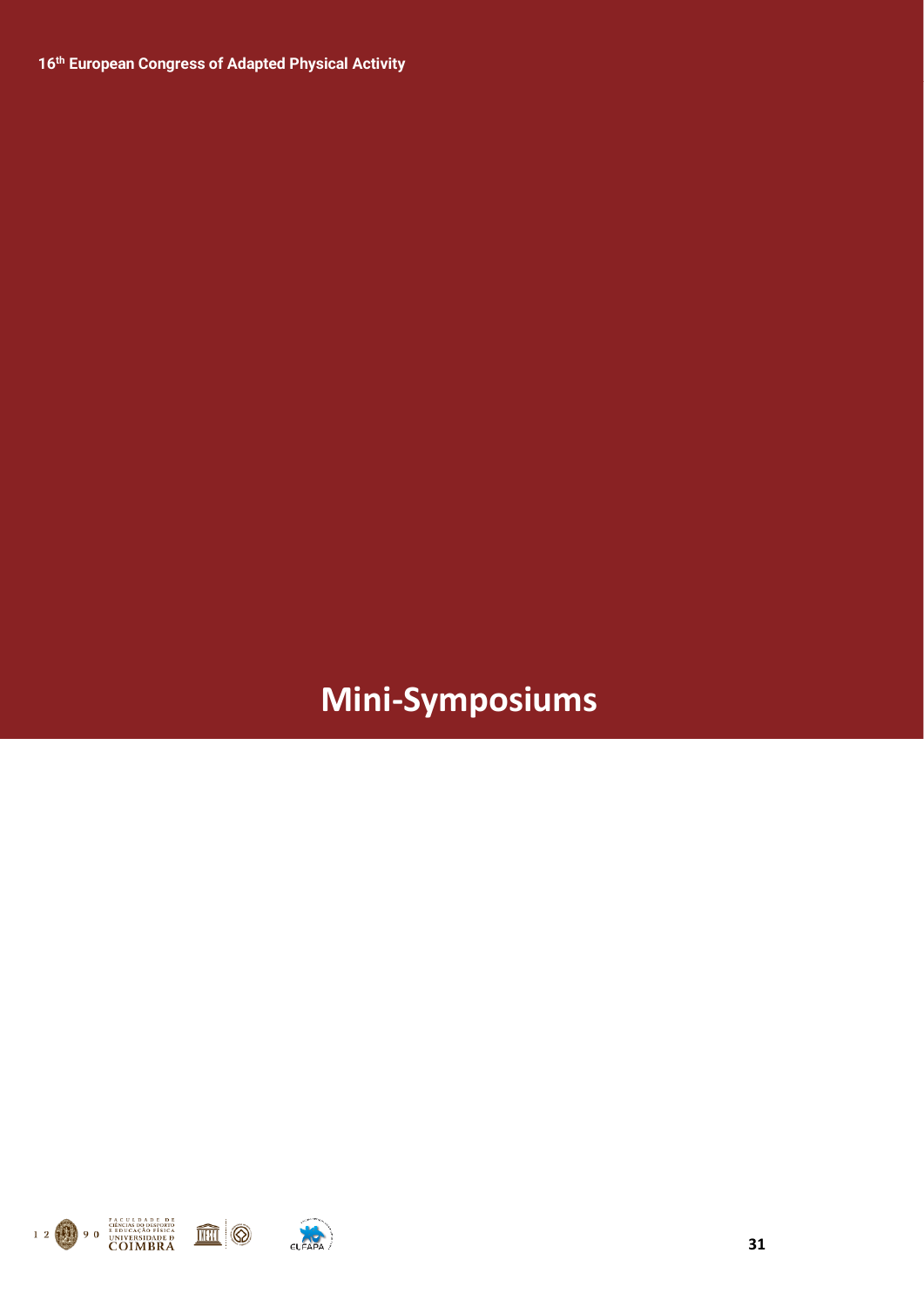#### **Session moderator:** Kwok Ng

| <b>Time</b>  | ID   | <b>Title</b>                                                                                     | <b>Authors</b>                                                                                                            |
|--------------|------|--------------------------------------------------------------------------------------------------|---------------------------------------------------------------------------------------------------------------------------|
| 15.45-16.45h | 944  | <b>Global Matrix of Para Report Cards -</b><br>European snapshot                                 | Jurate Pozeriene, Kwok Ng, Piritta<br>Asunta, Salome Aubert, Sean<br>Healy                                                |
|              | 1067 | Disability specific Physical Activity<br><b>Report Card from European Countries</b>              | Sean Healy,<br>Kwok Ng, Wesley O. Brien, Louise<br>O. Connor, Angela Carlin                                               |
|              | 1074 | Physical Activity Report Card for children<br>and Youth living with disabilities in<br>Lithuania | Arunas Emeljenovas,<br>Diana Reklaitiene, Jurate<br>Pozeriene, Kestutis Skucas,<br>Vaida Pokvytyte, Vida<br>Ostaseviciene |

#### **Room P2**

#### **Session moderator:** Martin Giese

| Time         | ID   | <b>Title</b>                                                                  | <b>Authors</b>                                                 |
|--------------|------|-------------------------------------------------------------------------------|----------------------------------------------------------------|
| 15.45-16.45h | 1069 | Children with disabilities in physical<br>education - from marginalization to | Christoph Kreinbucher-Bekerle,<br>Christopher Mihajlovic, Jana |
|              |      | participation                                                                 | Baumgartner, Martin Giese,<br>Sebastian Ruin, Stefan Meier     |

#### **Room P3**

#### **Session moderator:** Ana Maria Bofill-Rodenas

| <b>Time</b>  | ID   | Title                                  | <b>Authors</b>                                                                                                                                                                     |
|--------------|------|----------------------------------------|------------------------------------------------------------------------------------------------------------------------------------------------------------------------------------|
| 15.45-16.45h | 1080 | Women, Disability and Inclusive Sport. | Ana Maria Bofill-Rodenas<br>Aurora Madariaga Ortuzar,<br>Estefania Castillo Viera, Hector<br>Gutierrez Rodriguez, Javier Perez<br>Tejero, Rafael de AsÃs Roig, Ruth<br>Cabeza-Ruiz |



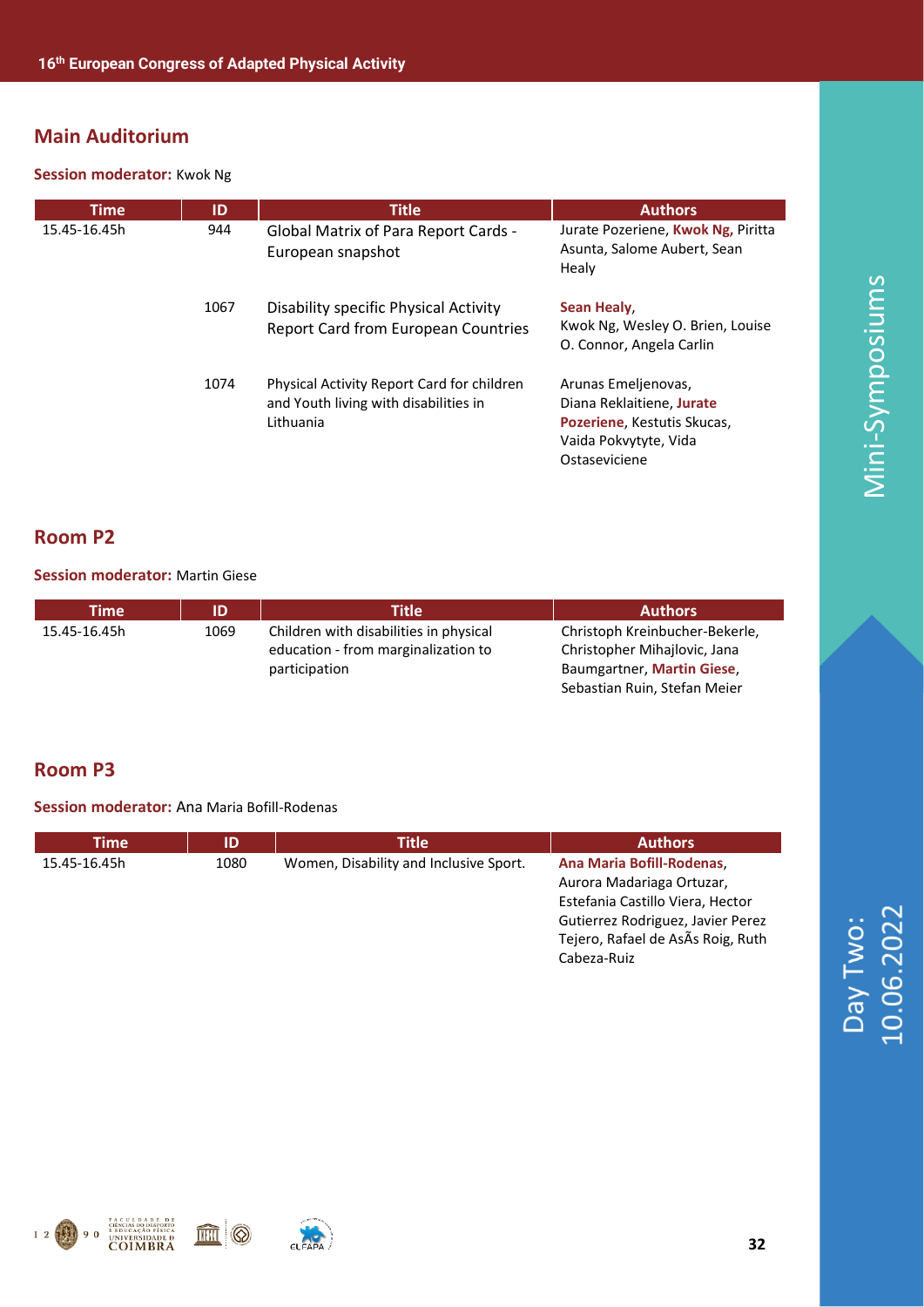#### **Session moderator:** Jenni Hakkinen

| Time        | ID   | <b>Title</b>                                                | <b>Authors</b> |
|-------------|------|-------------------------------------------------------------|----------------|
| 9.00-10.00h | 1134 | Special Olympics fundamentals:<br>Returning to a New Normal | Jenni Hakkinen |

#### **Room P2**

#### **Session moderator: Raquel Costa**

| Time'           | ID  | Title $^{\prime}$                                                                                               | <b>Authors</b>                               |
|-----------------|-----|-----------------------------------------------------------------------------------------------------------------|----------------------------------------------|
| $9.00 - 10.00h$ | 987 | Mental Health on the Move project:<br>Challenges and new perspectives about<br>the impact of COVID-19 pandemic. | Raguel Costa<br>Tânia Bastos, Rui Corredeira |



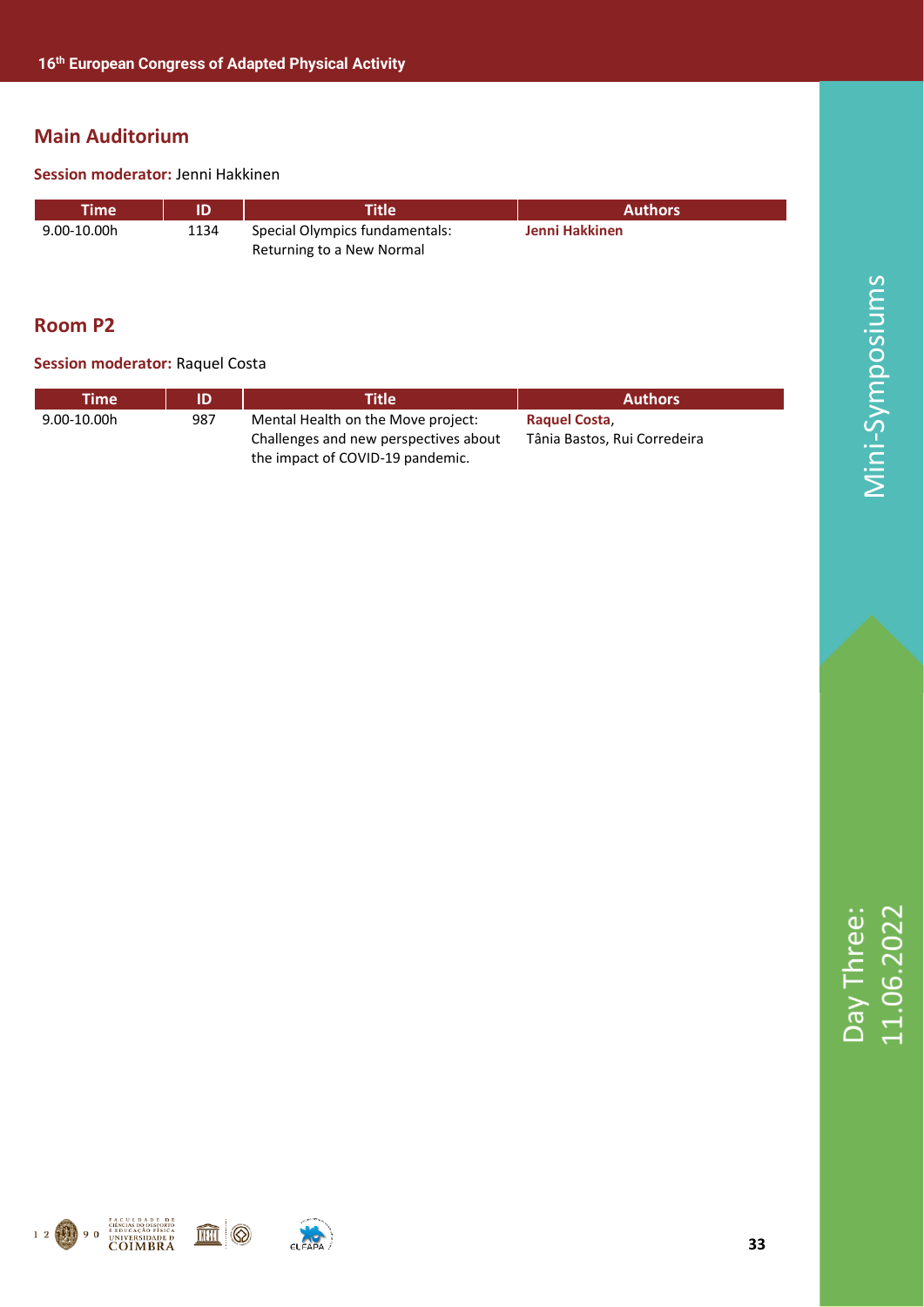### **Round Table**



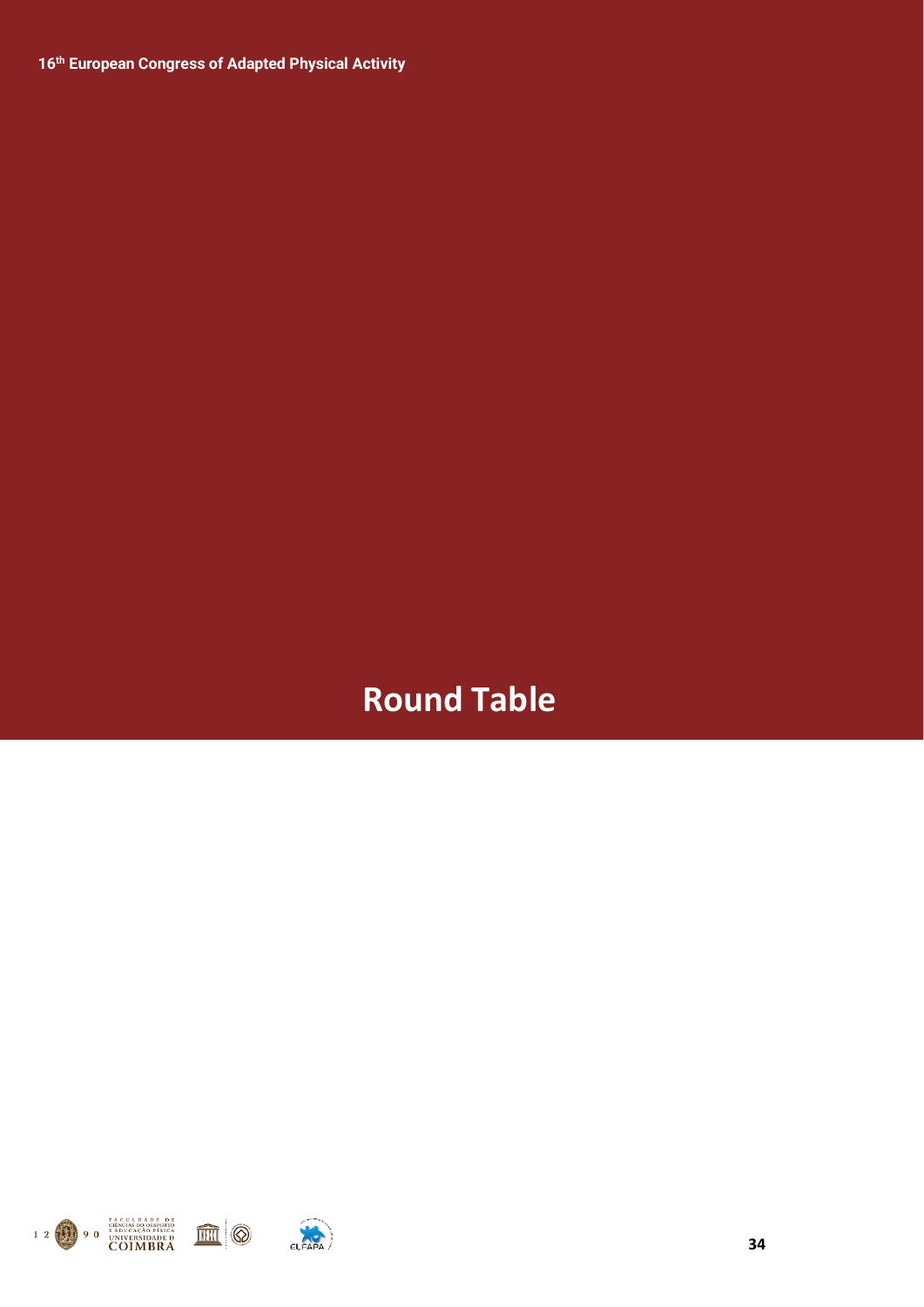#### **Round table moderator:** Leonor Moniz Pereira

| Time         | ID                       | Title                        | <b>Presenter</b>                         |
|--------------|--------------------------|------------------------------|------------------------------------------|
| 15.00-16.00h | $\overline{\phantom{a}}$ | Inclusive Sport Policy Round | Portuguese Paralympic Committee,         |
|              |                          | Table                        | Portuguese Sport Federation for People   |
|              |                          |                              | with Disabilities, National Institute of |
|              |                          |                              | Sport and Youth, EUFAPA                  |